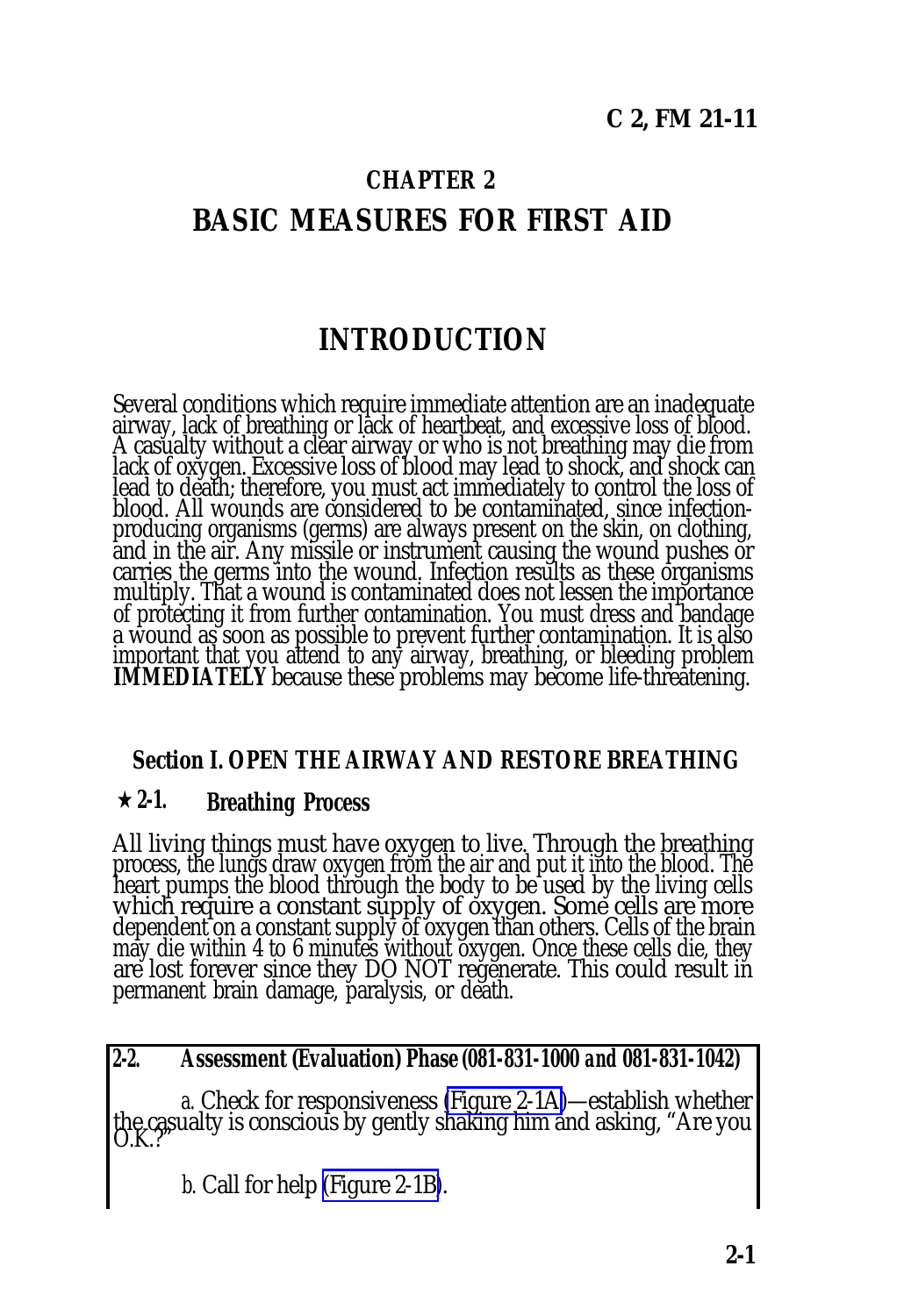<span id="page-1-0"></span>*c.* Position the unconscious casualty so that he is lying on his back and on a firm surface (Figure 2-1C) (081-831-1042).

#### **WARNING** *(081-831-1042)*

If the casualty is lying on his chest (prone position), *cautiously roll the casualty as a unit so that his body does not twist* (which may further complicate a neck, back or spinal injury).



SOURCE: Copyright. American Heart Association. Instructor's Manual for Basic Life Support. Dallas: American Heart Association, 1987.

 $\star$  Figure 2-1. Responsiveness checked.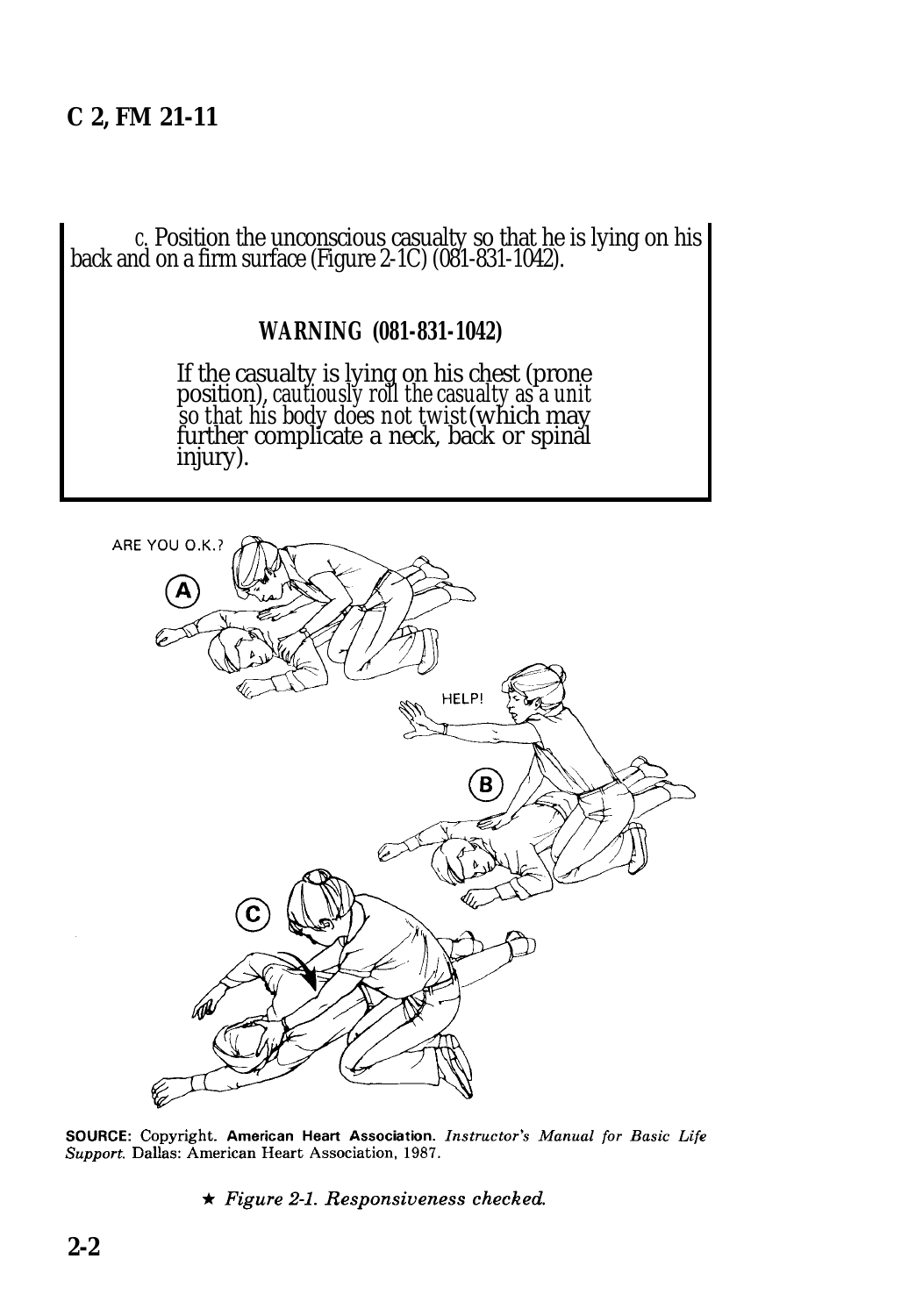<span id="page-2-0"></span>(1) Straighten the casualty's legs. Take the casualty's arm that is nearest to you and move it so that it is straight and above his head. Repeat procedure for the other arm.

(2) Kneel beside the casualty with your knees near his shoulders (leave space to roll his body) (Figure 2-1B). Place one hand behind his head and neck for support. With your other hand, grasp the casualty under his far arm (Figure 2-1C).

(3) Roll the casualty toward you using a steady and even pull. His head and neck should stay in line with his back.

(4) Return the casualty's arms to his sides. Straighten his legs. Reposition yourself so that you are now kneeling at the level of the casualty's shoulders. However, if a neck injury is suspected, and the jawthrust will be used, kneel [at the casu](#page-3-0)alty's head, looking toward his feet.

#### **2-3. Opening the Airway—Unconscious and Not Breathing Casualty** *(081-831-1042)*

★ The tongue is the single most common cause of an airway obstruction (Figure 2-2). In most cases, the airway can be cleared by simply using the head-tilt/chin-lift technique. This action pulls the tongue away from the air passage in the throat (Figure 2-3).



SOURCE: Copyright. American Heart Association. Instructor's Manual for Basic Life Support. Dallas: American Heart Association, 1987.

 $\star$  Figure 2-2. Airway blocked by tongue.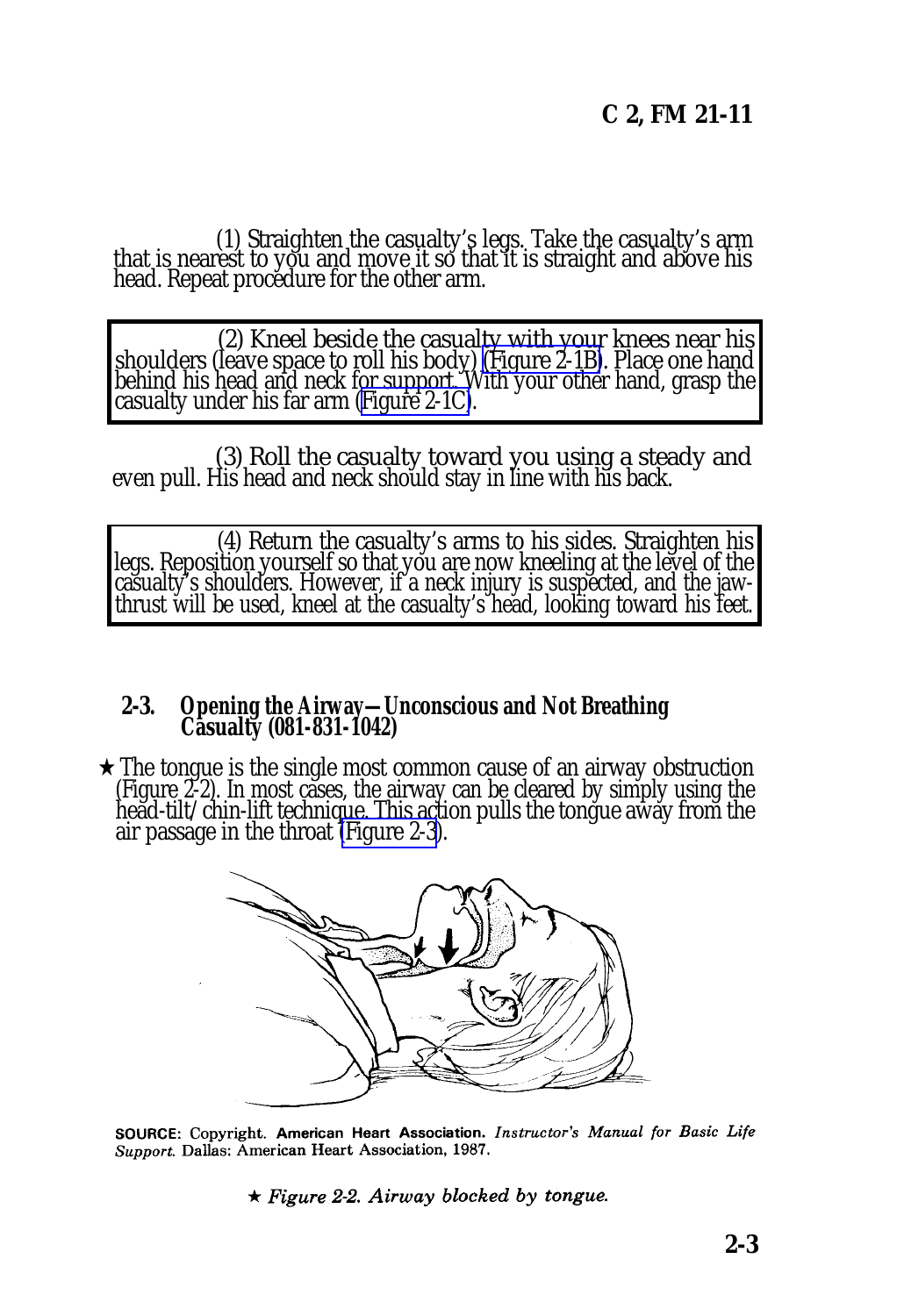<span id="page-3-0"></span>

SOURCE: Copyright. American Heart Association. Instructor's Manual for Basic Life Support. Dallas: American Heart Association, 1987.

 $\star$  Figure 2-3. Airway opened (cleared).

*a. Step ONE (081-331-1042).* Call for help and then position the casualty. Move (roll) the casualty onto his back [\(Figure 2-1C](#page-1-0) above).

#### **CAUTION**

Take care in moving a casualty with a suspected neck or back injury. Moving an injured neck or back may permanently injure the spine.

#### **NOTE** *(081-831-1042)*

If foreign material or vomitus is visible in the mouth, it should be removed, but do not spend an excessive amount of time doing so.

*b. Step TWO (081-831-1042).* Open the airway using the *jawthrust* or *head-tilt/chin-lift* technique.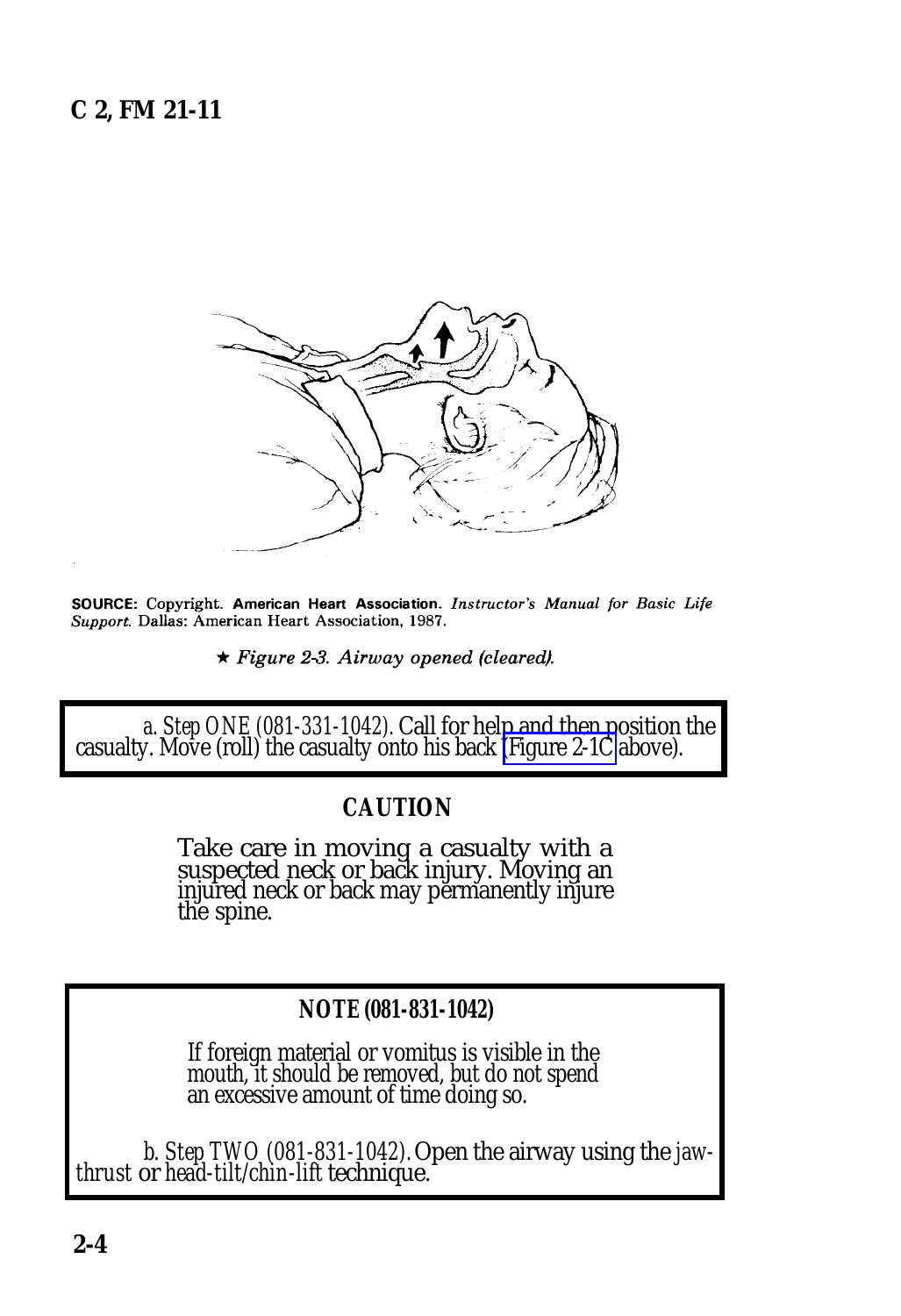### **NOTE**

The head-tilt/chin-lift is an important procedure in opening the airway; however, use extreme care because excess force in performing this maneuver may cause further spinal injury. In a casualty with a suspected neck injury or severe head trauma, the safest approach to opening the airway is the *jawthrust* technique because in most cases it can be accomplished without extending the neck.<sup>1</sup>

(1) *Perform the jaw-thrust technique.* The jaw-thrust may be accomplished by the rescuer grasping the angles of the casualty's lower jaw and lifting with both hands, one on each side, displacing the jaw forward and up (Figure 2-4). The rescuer's elbows should rest on the surface on which the casualty is lying. If the lips close, the lower lip can be retracted with the thumb. If mouth-to-mouth breathing is necessary, close the nostrils by placing your cheek tightly against them. The head should be carefully supported without tilting it backwards or turning it from side to side. If this is unsuccessful, the head should be tilted back very slightly.² The jaw-thrust is the safest *first approach* to opening the airway of a casualty who has a *suspected neck injury* because in most cases it can be accomplished without extending the neck.



SOURCE: Copyright. American Heart Association. Instructor's Manual for Basic Life Support. Dallas: American Heart Association, 1987.

 $\star$  Figure 2-4. Jaw-thrust technique of opening airway.

<sup>1.</sup> **American Heart Association (AHA).** *Instructor's Manual for Basic Life Support* (Dallas: AHA, 1987), p. 37.

<sup>2.</sup> Ibid.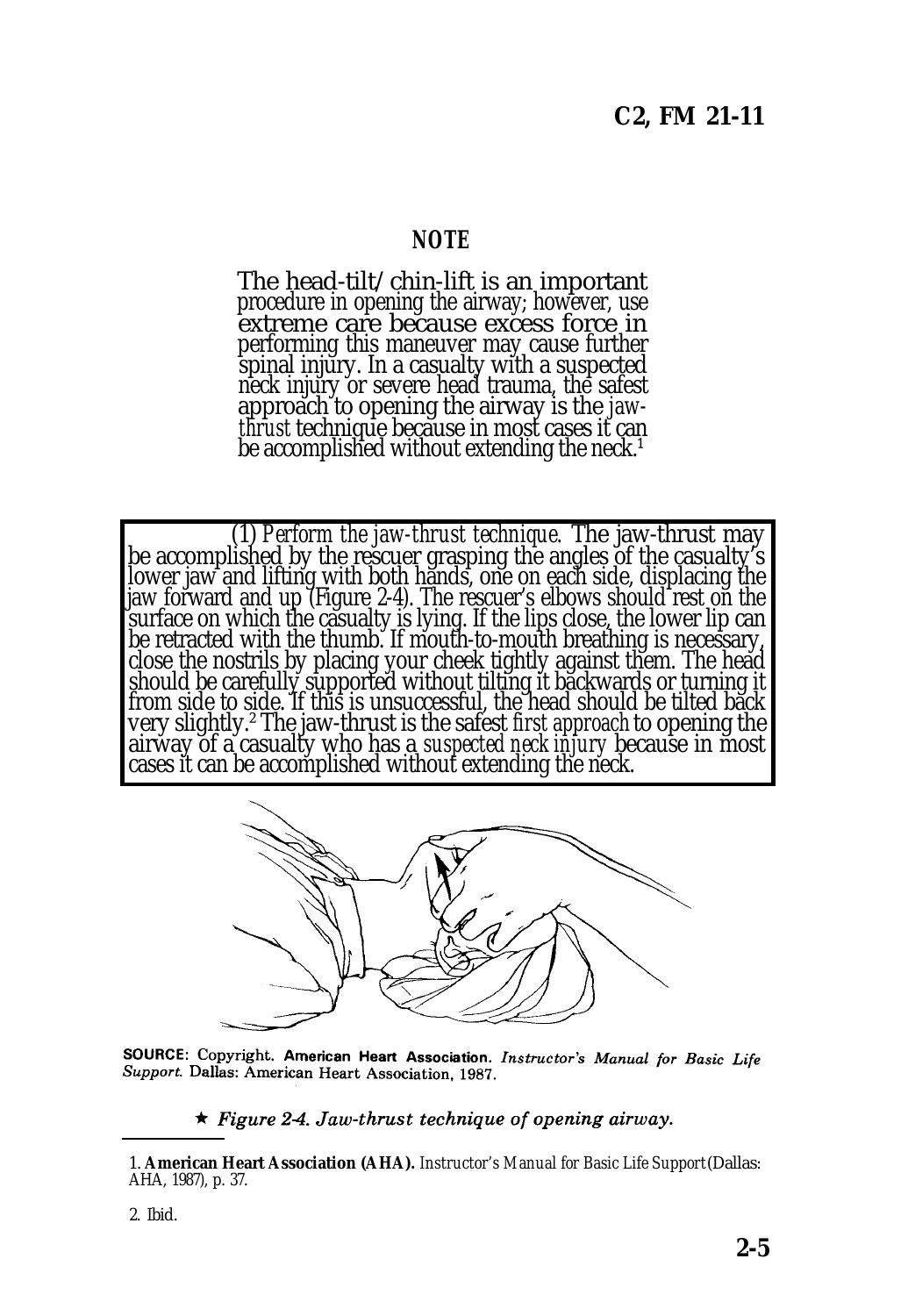(2) *Perform the head-tilt/chin-lift technique (081-831-1042).* Place one hand on the casualty's forehead and apply firm, backward pressure with the palm to tilt the head back. Place the fingertips of the other hand under the bony part of the lower jaw and lift, bringing the chin forward. The thumb should *not* be used to lift the chin (Figure 2-5).

#### **NOTE**

The fingers should not press deeply into the soft tissue under the chin because the airway may be obstructed.



SOURCE: Copyright. American Heart Association. Instructor's Manual for Basic Life Support. Dallas: American Heart Association, 1987.

 $\star$  Figure 2-5. Head-tilt/chin-lift technique of opening airway.

*c. Step THREE.* Check for breathing (while maintaining an airway). After establishing an *open airway,* it is important to *maintain* that airway in an open position. Often the act of just opening and maintaining the airway will allow the casualty to breathe properly. Once the rescuer uses one of the techniques to open the airway (jaw-thrust or head-tilt/chin-lift), he should maintain that head position to keep the airway open. Failure to maintain the open airway will prevent the casualty from receiving an adequate supply of oxygen. Therefore, while maintaining an open airway, the rescuer should check for breathing by observing the casualty's chest and performing the following actions within 3 to 5 seconds: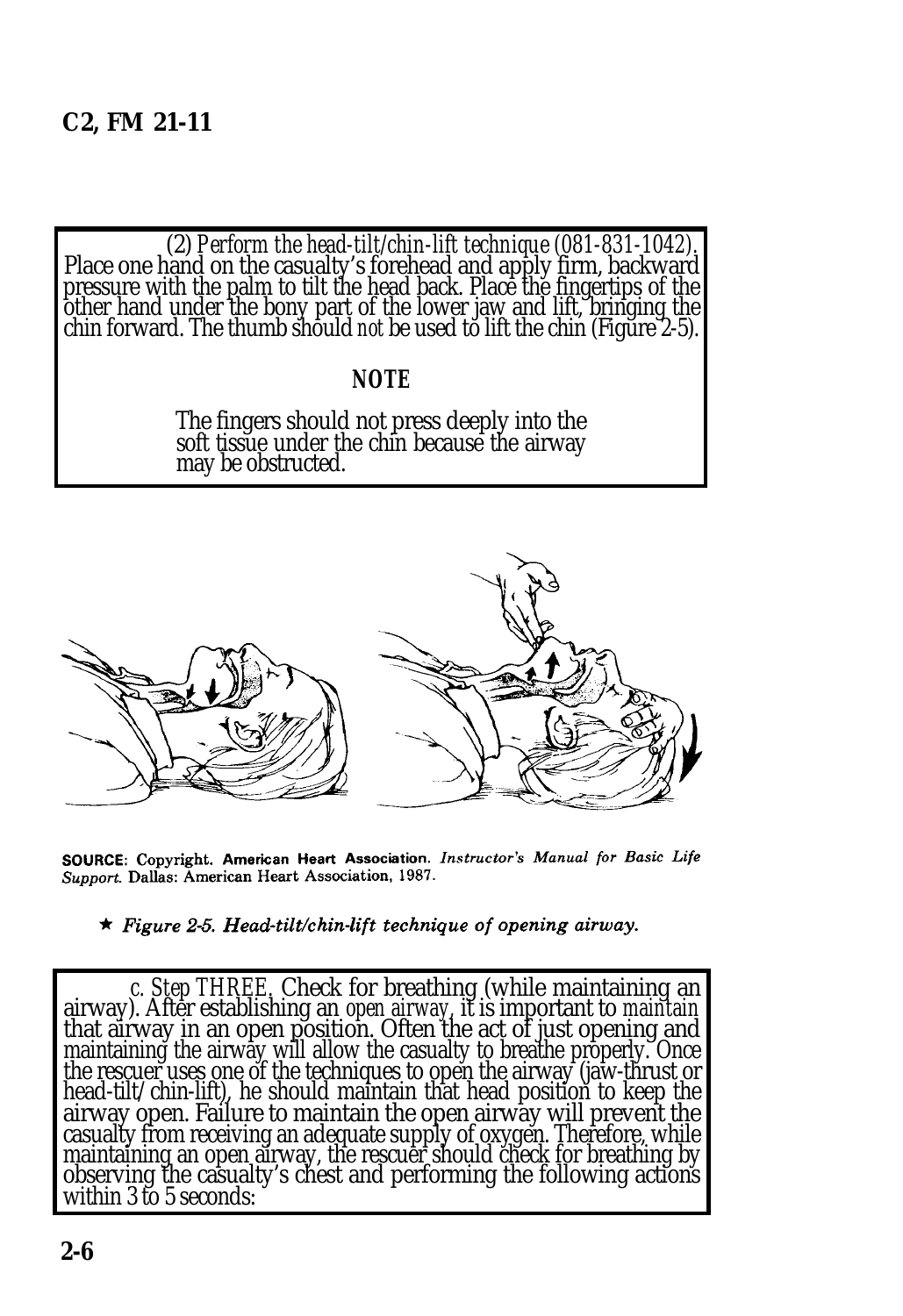(1) **LOOK** for the chest to rise and fall.

<span id="page-6-0"></span>(2) **LISTEN** for air escaping during exhalation by placing your ear near the casualty's mouth.

(3) **FEEL** for the flow of air on your cheek (see [Figure 2-6\)](#page-7-0),

(4) If the casualty does not resume breathing, give mouth. to-mouth resuscitation.

## **NOTE**

If the casualty resumes breathing, monitor and maintain the open airway. If he continues to breathe, he should be transported to a medical treatment facility.

## **2-4. Rescue Breathing (Artificial Respiration)**

*a.* If the casualty does not promptly resume adequate spontaneous breathing after the airway is open, *rescue breathing (artificial respiration)* must be started. Be calm! Think and act quickly! The sooner you begin rescue breathing, the more likely you are to restore the casualty's breathing. If you are in doubt whether the casualty is breathing, give artificial respiration, since it can do no harm to a person who is breathing. If the casualty is breathing, you can feel and see his chest move. Also, if the casualty is breathing, you can feel and hear air being expelled by putting your hand or ear close to his mouth and nose.

*b.* There are several methods of administering rescue breathing. The mouth-to-mouth method is preferred; however, it cannot be used in all situations. If the casualty has a severe jaw fracture or mouth wound or his jaws are tightly closed by spasms, use the mouth-to-nose method.

#### **2-5. Preliminary Steps—All Rescue Breathing Methods** *(081-831-1042)*

*a. Step ONE.* Establish unresponsiveness. Call for help. Turn or position the casualty.

*b. Step TWO.* Open the airway.

*c. Step THREE.* Check for breathing by placing your ear over the casualty's mouth and nose, and looking toward his chest: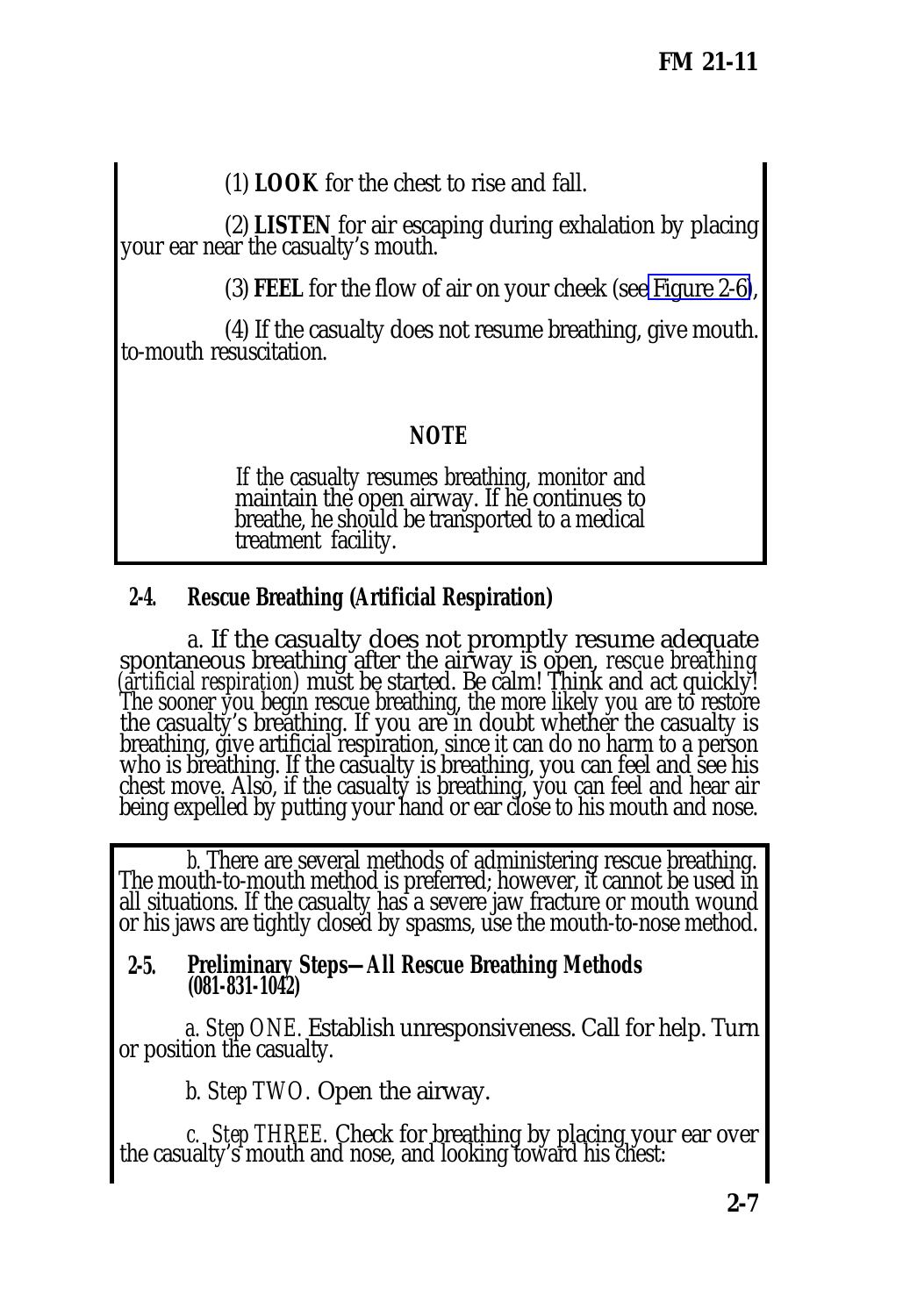<span id="page-7-0"></span>(1) **Look** for rise and fall of the casualty's chest (Figure 2-6).

(2) **Listen** for sounds of breathing.

(3) **Feel** for breath on the side of your face. If the chest does not rise and fall and no air is exhaled, then the casualty is breathless (not breathing). (This evaluation procedure should take only 3 to 5 seconds. *Perform* rescue breathing if the casualty is not breathing.

### **NOTE**

Although the rescuer may notice that the casualty is making respiratory efforts, the airway may still be obstructed and opening the airway may be all that is needed. If the casualty resumes breathing, the rescuer should continue to help maintain an open airway.



Figure 2-6. Check for breathing.

## **2-6. Mouth-to-Mouth Method** *(081-831-1042)*

In this method of rescue breathing, you inflate the casualty's lungs with air from your lungs. This can be accomplished by blowing air into the person's mouth. The mouth-to-mouth rescue breathing method is performed as follows:

*a. Preliminary Steps.*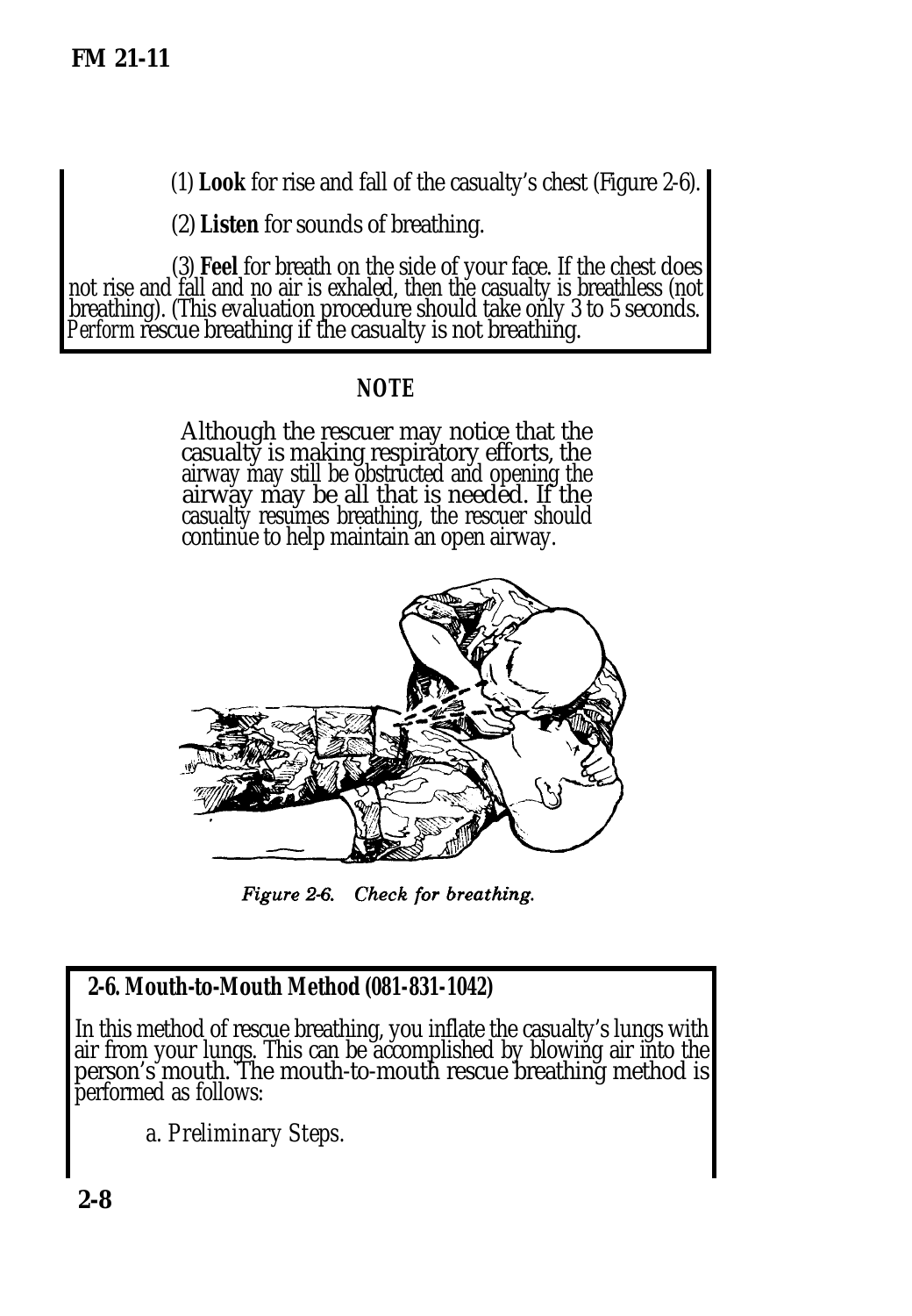<span id="page-8-0"></span>(1) *Step ONE (081-831-1042).* If the casualty is not breathing, place your hand on his forehead, and pinch his nostrils together with the thumb and index finger of this same hand. Let this same hand exert pressure on his forehead to maintain the backward *head-tilt* and maintain an open airway. With your other hand, keep your fingertips on the bony part of the lower jaw near the chin and lift (Figure 2-7).



SOURCE: Copyright. American Heart Association. Instructor's Manual for Basic Life Support. Dallas: American Heart Association, 1987.

 $\star$  Figure 2-7. Head-tilt/chin-lift.

#### **NOTE**

If you suspect the casualty has a neck injury and you are using the jaw-thrust technique, close the nostrils by placing your cheek tightly against them.<sup>3</sup>

*(2) Step TWO (081-831-1042).* Take a deep breath and place your mouth (in an airtight seal) around the casualty's mouth [\(Figure 2-8\)](#page-9-0). (If the injured person is small, cover both his nose and mouth with your mouth, sealing your lips against the skin of his face.)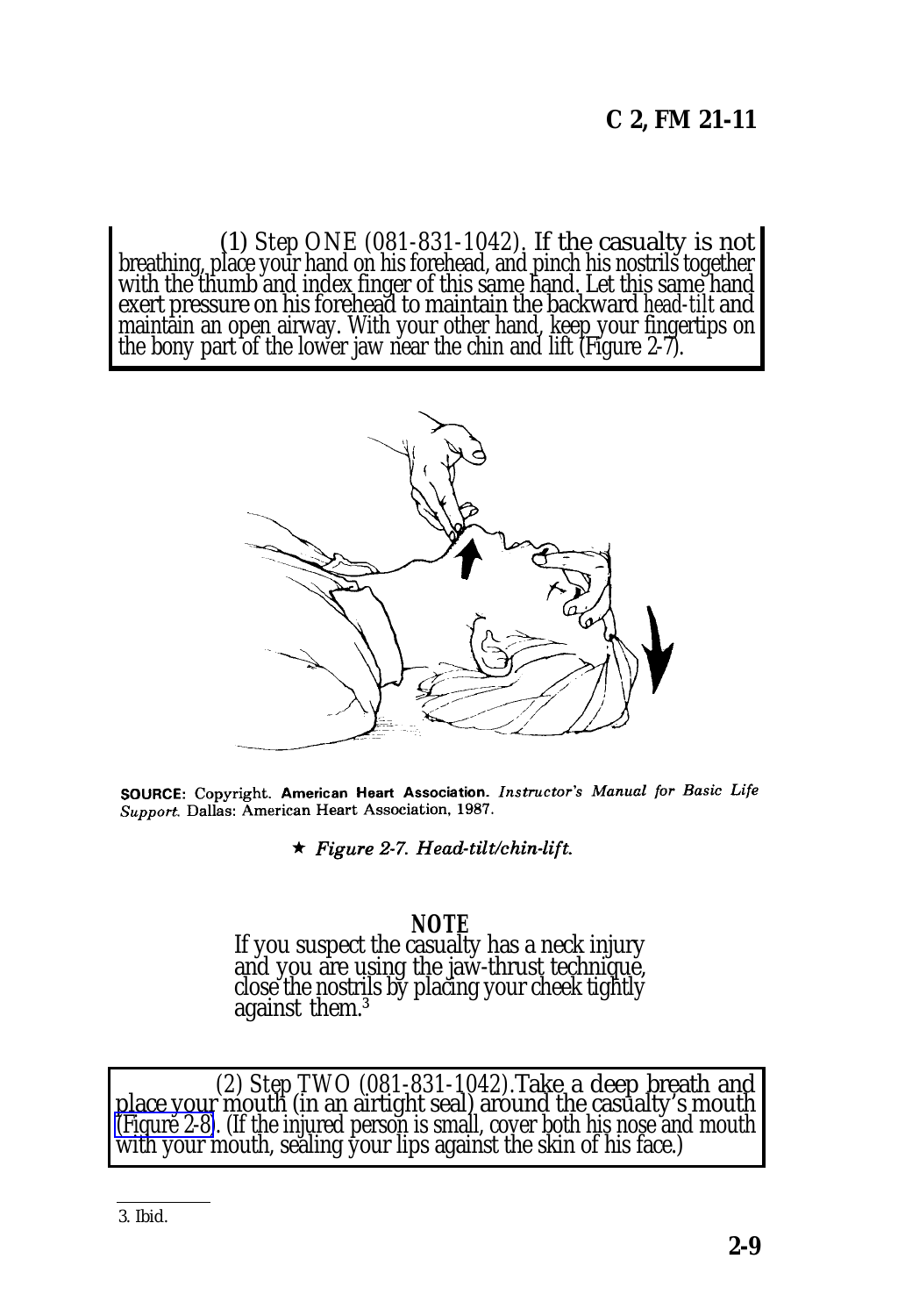<span id="page-9-0"></span>

Figure 2-8. Rescue breathing.

(3) *Step THREE (081-831-1042).* Blow two full breaths into the casualty's mouth  $(1 \text{ to } 1.1/2 \text{ seconds})$  per breath), taking a breath of fresh air each time before you blow. Watch out of the corner of your eye for the casualty's chest to rise. If the chest rises, sufficient air is getting into the casualty's lungs. Therefore, proceed as described in step FOUR below. If the chest does not rise, do the following *(a, b,* and *c* below) and then attempt to ventilate again.

*(a)* Take corrective action immediately by reestablishing the airway. Make sure that air is not leaking from around your mouth or out of the casualty's pinched nose.

*(b)* Reattempt to ventilate.

*(c)* If chest still does not rise, take the necessary action to open an obstructed airway [\(paragraph 2-14\)](#page-19-0).

#### **NOTE**

If the initial attempt to ventilate the casualty is unsuccessful, reposition the casualty's head and repeat rescue breathing. Improper chin and head positioning is the most, common cause of difficulty with ventilation. If the casualty cannot be ventilated after repositioning the head, proceed with foreignbody airway obstruction maneuvers (see Open an Obstructed Airway, [paragraph 2-14\)](#page-19-0).

4. Ibid., p. 38 **2-10**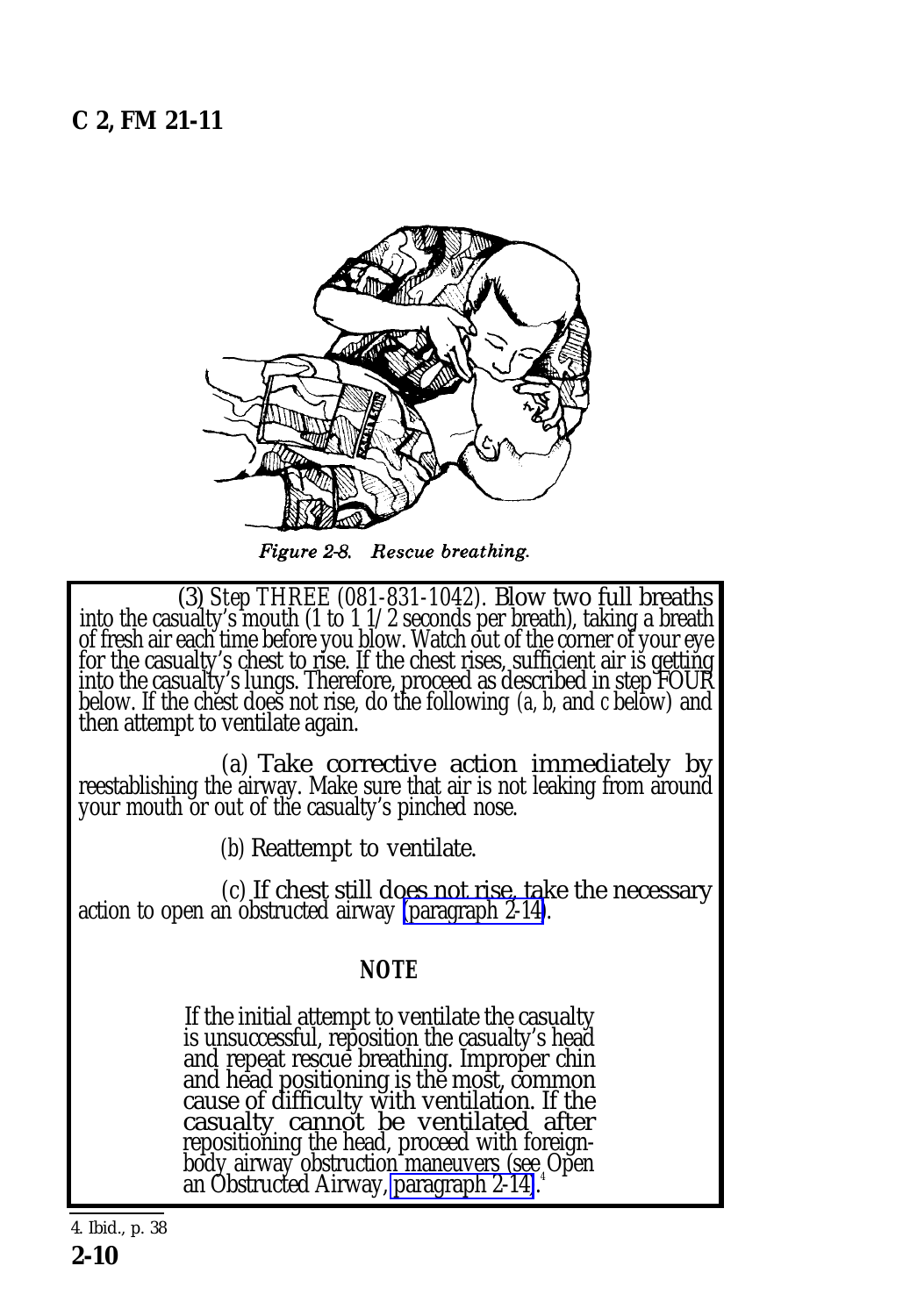(4) *Step FOUR (081-831-1042).* After giving two breaths which cause the chest to rise, attempt to locate a pulse on the casualty. Feel for a pulse on the side of the casualty's neck closest to you by placing the first two fingers (index and middle fingers) of your hand on the groove beside the casualty's Adam's apple (carotid pulse) (Figure 2-9). (Your thumb should not be used for pulse taking because you may confuse your pulse beat with that of the casualty.) Maintain the airway by keeping your other hand on the casualty's forehead. Allow 5 to 10 seconds to determine if there is a pulse.



SOURCE: Copyright. American Heart Association. Instructor's Manual for Basic Life Support. Dallas: American Heart Association, 1987.

 $\star$  Figure 2-9. Placement of fingers to detect pulse.

*(a)* If a pulse is found and the casualty is breathing —STOP allow the casualty to breathe on his own. If possible, keep him warm and comfortable.

*(b)* If a pulse is found and the casualty is not breathing, continue rescue breathing.

*(c)* If a pulse is not found, seek medically trained ★ personnel for help.

*b. Rescue Breathing (mouth-to-mouth resuscitation) (081-831-1042).* Rescue breathing (mouth-to-mouth or mouth-to-nose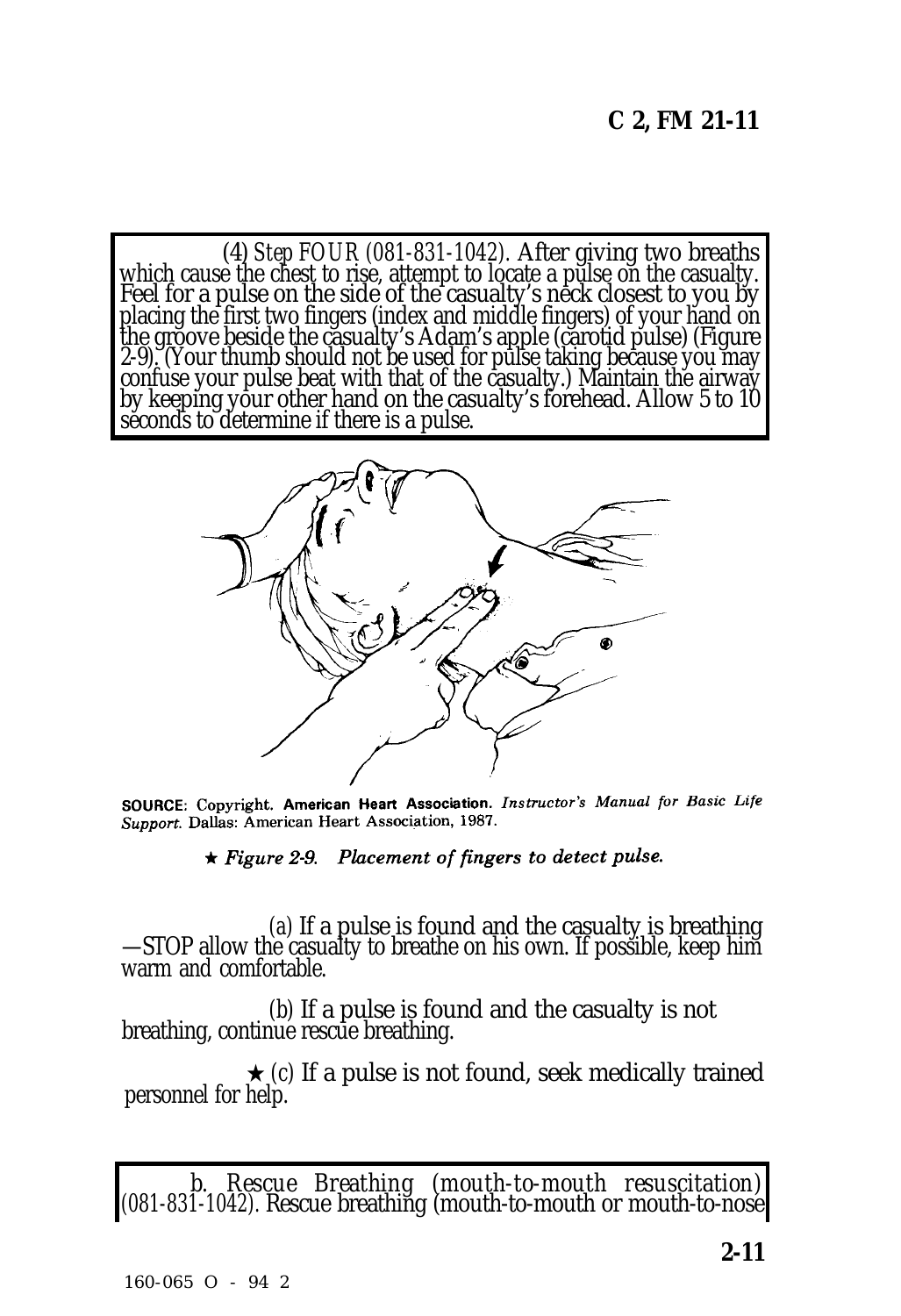resuscitation) is performed at the rate of about one breath every 5 seconds (12 breaths per minute) with rechecks for pulse and breathing after every 12 breaths. Rechecks can be accomplished in 3 to 5 seconds. See steps ONE through SEVEN (below) for specifics.

#### **NOTE**

Seek help (medical aid), if not done previously.

(1) *Step ONE.* If the casualty is not breathing, pinch his nostrils together with the thumb and index finger of the hand on his forehead and let this same hand exert pressure on the forehead to maintain the backward *head-tilt* [\(Figure 2-7\)](#page-8-0).

(2) *Step TWO.* Take a deep breath and place your mouth (in an airtight seal) around the casualty's mouth [\(Figure 2-8\)](#page-9-0).

(3) *Step THREE.* Blow a quick breath into the casualty's mouth forcefully to cause his chest to rise. If the casualty's chest rises, sufficient air is getting into his lungs.

(4) *Step FOUR.* When the casualty's chest rises, remove your mouth from his mouth and listen for the return of air from his lungs (exhalation).

(5) *Step FIVE.* Repeat this procedure (mouth-to-mouth resuscitation) at a rate of one breath every 5 seconds to achieve 12 breaths per minute. Use the following count: "one, one-thousand; two, one-thousand; three, one-thousand; four, one-thousand; **BREATH;** one, one-thousand;" and so forth. To *achieve* a rate of one breath every 5 seconds, the breath must be given on the *fifth* count.

★ (6) Step SIX. Feel for a pulse after every 12th breath. This check should take about 3 to 5 seconds. If a pulse beat is not found, seek medically trained personnel for help.

★ (7) Step SEVEN. Continue rescue breathing until the casualty starts to breathe on his own, until you are relieved by another person, or until you are too tired to continue. Monitor pulse and return of spontaneous breathing after every few minutes of rescue breathing. If spontaneous breathing returns, monitor the casualty closely. The casualty should then be transported to a medical treatment facility. Maintain an open airway and be prepared to resume rescue breathing, if necessary.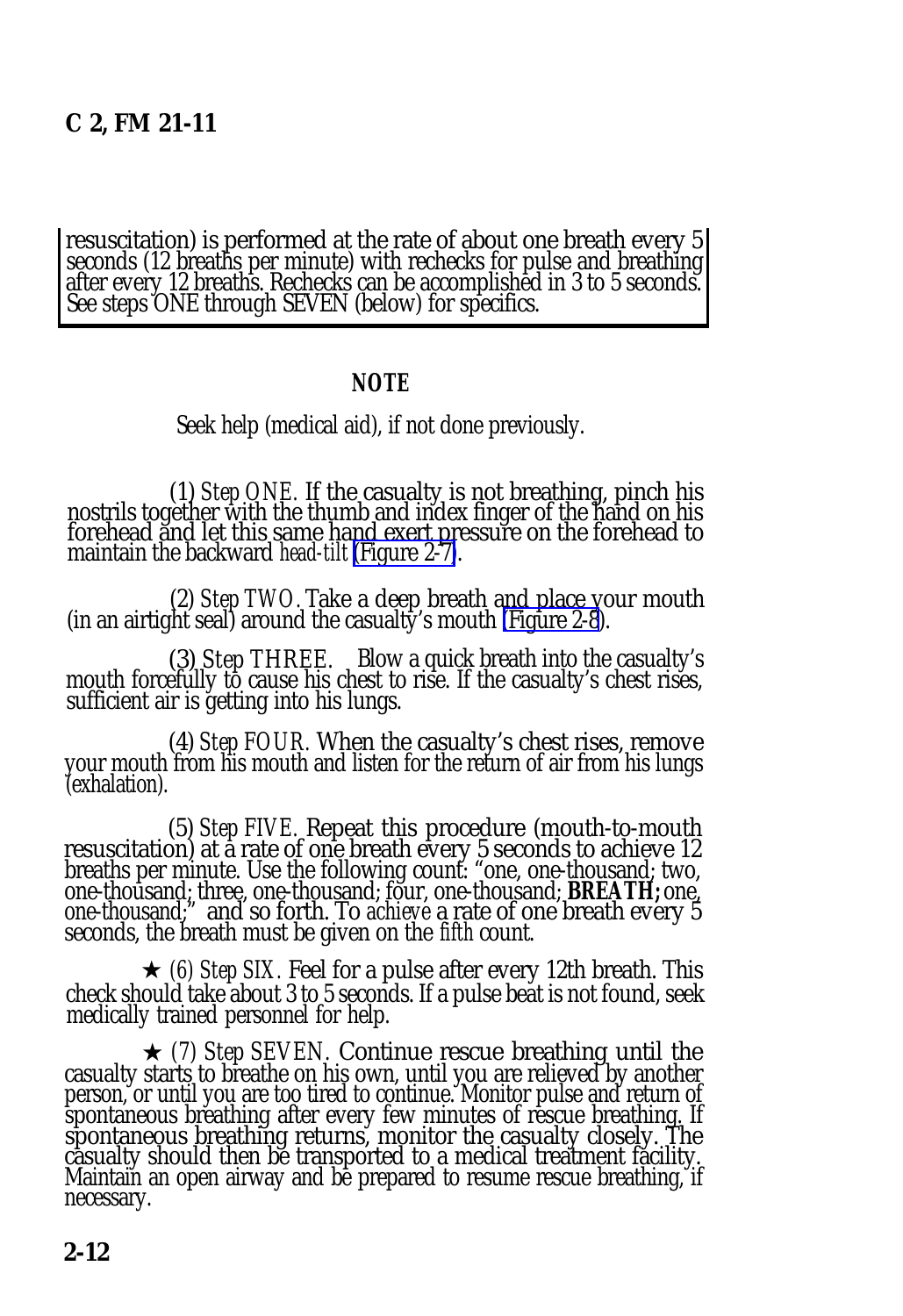### <span id="page-12-0"></span>**2-7. Mouth-to-Nose Method**

Use this method if you cannot perform mouth-to-mouth rescue breathing because the casualty has a severe jaw fracture or mouth wound or his jaws are tightly closed by spasms. The mouth-to-nose method is performed in the same way as the mouth-to-mouth method except that you blow into the nose while you hold the lips closed with one hand at the chin. You then remove your mouth to allow the casualty to exhale passively. It may be necessary to separate the casualty's lips to allow the air to escape during exhalation.

#### ★ **2-8. Heartbeat**

If a casualty's heart stops beating, you must immediately seek medically trained personnel for help. **SECONDS COUNT!** Stoppage of the heart is soon followed by cessation of respiration unless it has occurred first. Be calm! Think and act! When a casualty's heart has stopped, there is no pulse at all; the person is unconscious and limp, and the pupils of his eyes are open wide. When evaluating a casualty or when performing the preliminary steps of rescue breathing, feel for a pulse. If you DO NOT detect a pulse, immediately seek medically trained personnel.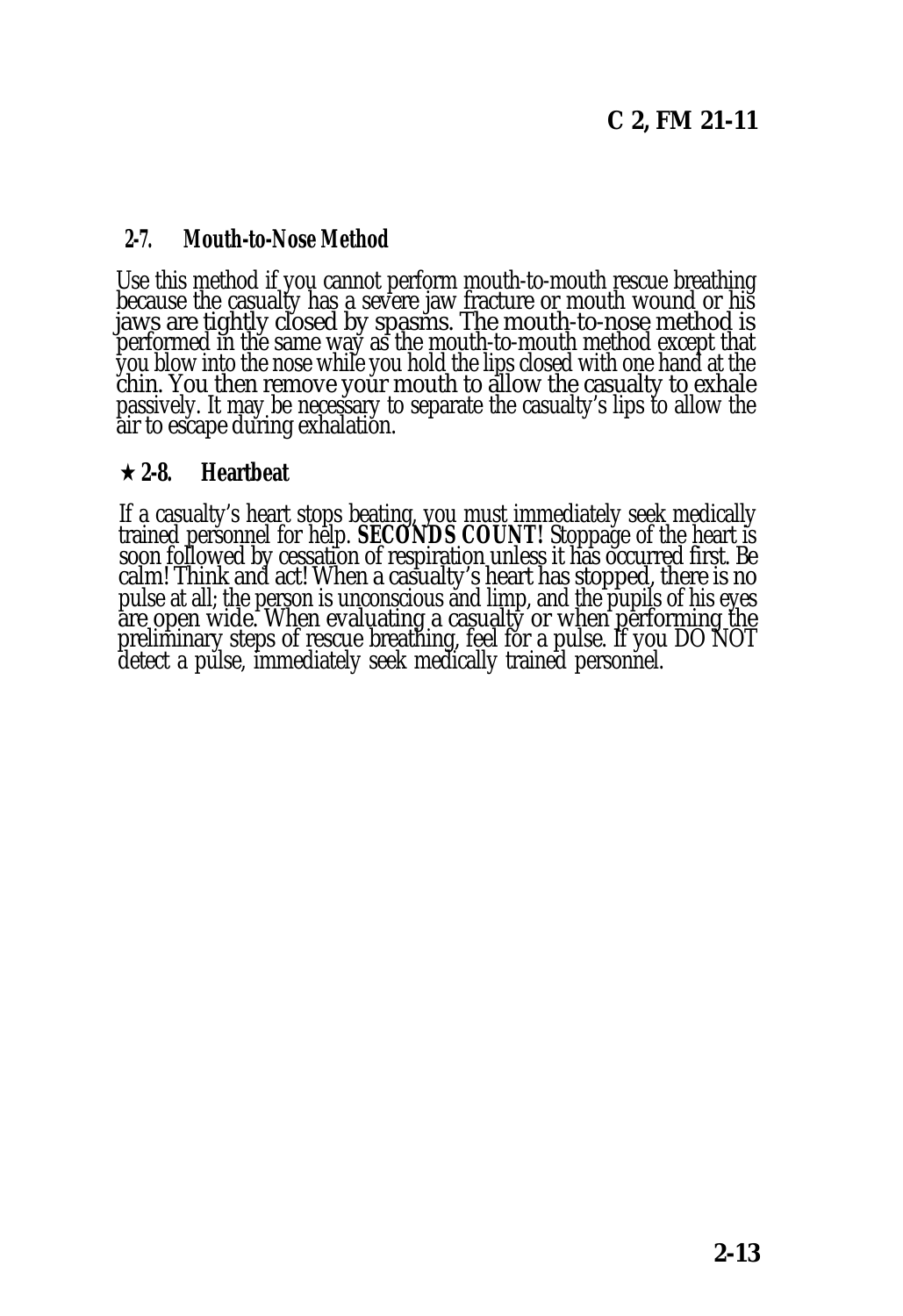Paragraphs 2-9, 2-10, and 2-11 have been deleted. No text is provided for pages 2-15 through 2-20.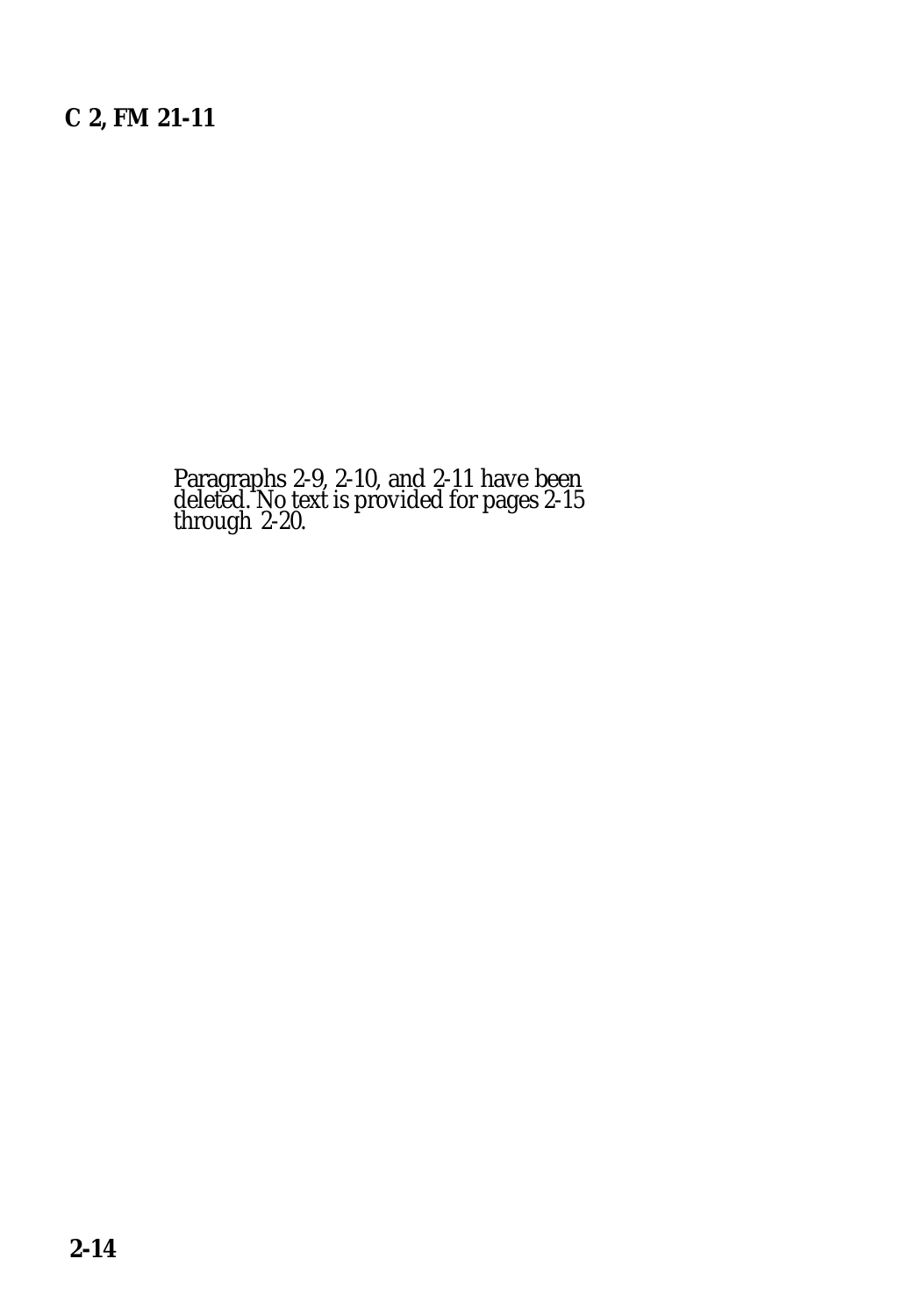## **2-12. Airway Obstructions**

In order for oxygen from the air to flow to and from the lungs, the upper airway must be unobstructed.

*a.* Upper airway obstructions often occur because—

(1) The casualty's tongue falls back into his throat while he is unconscious as a result of injury, cardiopulmonary arrest, and so forth. (The tongue falls back and obstructs, it *is not* swallowed.)

(2) Foreign bodies become lodged in the throat. These obstructions usually occur while eating (meat most commonly causes obstructions). Choking on food is associated with—

Attempting to swallow large pieces of poorly

chewed food.

- Drinking alcohol.
- Slipping dentures.

(3) The contents of the stomach are regurgitated and may block the airway.

(4) Blood clots may form as a result of head and facial injuries.

*b.* Upper airway obstructions may be prevented by taking the following precautions:

(1) Cut food into small pieces and take care to chew slowly and thoroughly.

(2) Avoid laughing and talking when chewing and swallowing.

(3) Restrict alcohol while eating meals.

(4) Keep food and foreign objects from children while they walk, run, or play.

(5) Consider the correct positioning/maintenance of the open airway for the injured or unconscious casualty.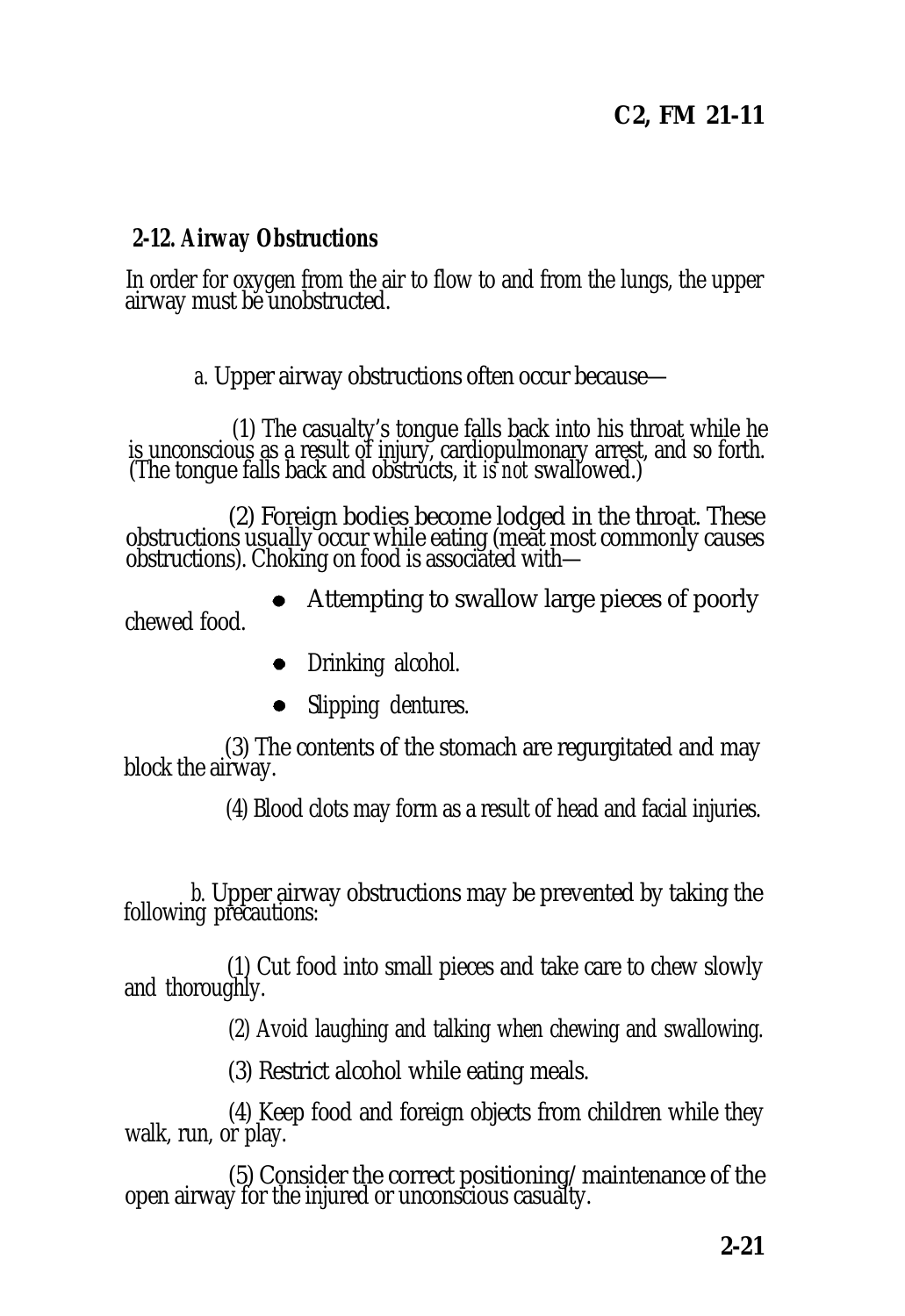*c.* Upper airway obstruction may cause either *partial* or *complete* airway blockage.

★ (1) *Partial airway obstruction.* The casualty may still have an air exchange. A *good air exchange* means that the casualty can cough forcefully, though he may be wheezing between coughs. You, the rescuer, should not interfere, and should encourage the casualty to cough up the object on his own. A *poor air exchange* may be indicated by weak coughing with a high pitched noise between coughs. Additionally, the casualty may show signs of shock *(for example,* paleness of the skin, bluish or grayish tint around the lips or fingernail beds) indicating a need for oxygen. You should assist the casualty and treat him as though he had a complete obstruction.

(2) *Complete airway obstruction.* A complete obstruction (no air exchange) is indicated if the casualty cannot speak, breathe, or cough at all. He may be clutching his neck and moving erratically. In an unconscious casualty a complete obstruction is also indicated if after opening his airway you cannot ventilate him.

#### **2-13. Opening the Obstructed Airway-Conscious Casualty** *(081-831-1003)*

Clearing a conscious casualty's airway obstruction can be performed with the casualty either standing or sitting, and by following a relatively simple procedure.

## **WARNING**

Once an obstructed airway occurs, the brain will develop an oxygen deficiency resulting in/ unconsciousness. Death will follow rapidly if prompt action is not taken.

*a. Step ONE.* Ask the casualty if he can speak or if he is choking. Check for the universal choking sign [\(Figure 2-18\)](#page-16-0).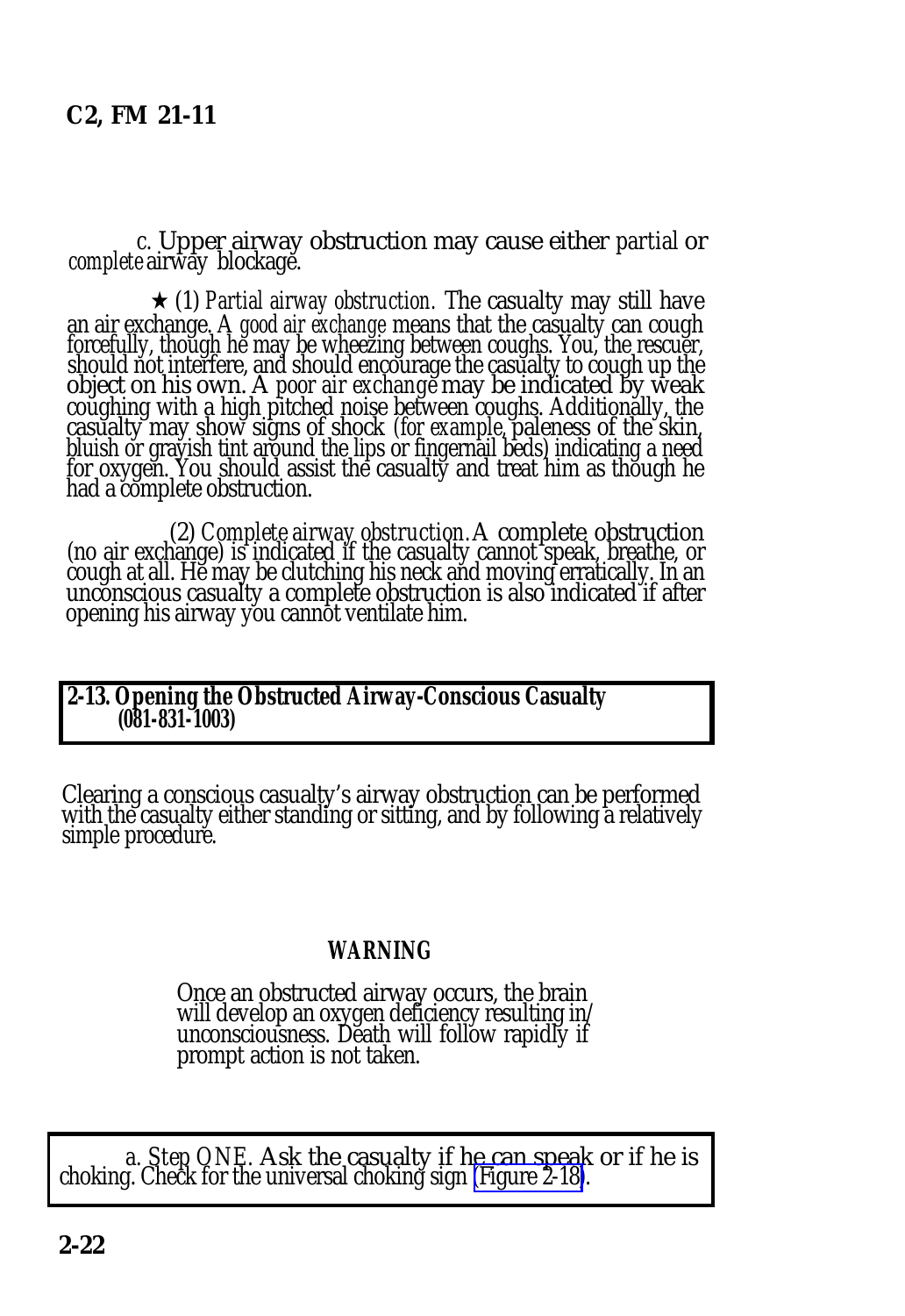<span id="page-16-0"></span>

Figure 2-18. Universal sign of choking.

*b. Step TWO.* If the casualty can speak, encourage him to attempt to cough; the casualty still has a *good* air exchange. If he is able to speak or cough effectively, DO NOT interfere with his attempts to expel the obstruction.

*c. Step THREE.* Listen for high pitched sounds when the casualty breathes or coughs (poor air exchange). If there is poor air exchange or no breathing, CALL for **HELP** and immediately deliver manual thrusts (either an abdominal or chest thrust).

## **NOTE**

The manual thrust with the hands centered between the waist, and the rib cage is called an abdominal thrust (or Heimlich maneuver). The chest thrust (the hands are centered in the middle of the breastbone) is used only for an individual in the advanced stages of pregnancy, in the markedly obese casualty, or if there is a significant abdominal wound.

below:

Apply **ABDOMINAL THRUSTS** using the procedures

Stand behind the casualty and wrap your arms  $\mathbf{o}$ around his waist.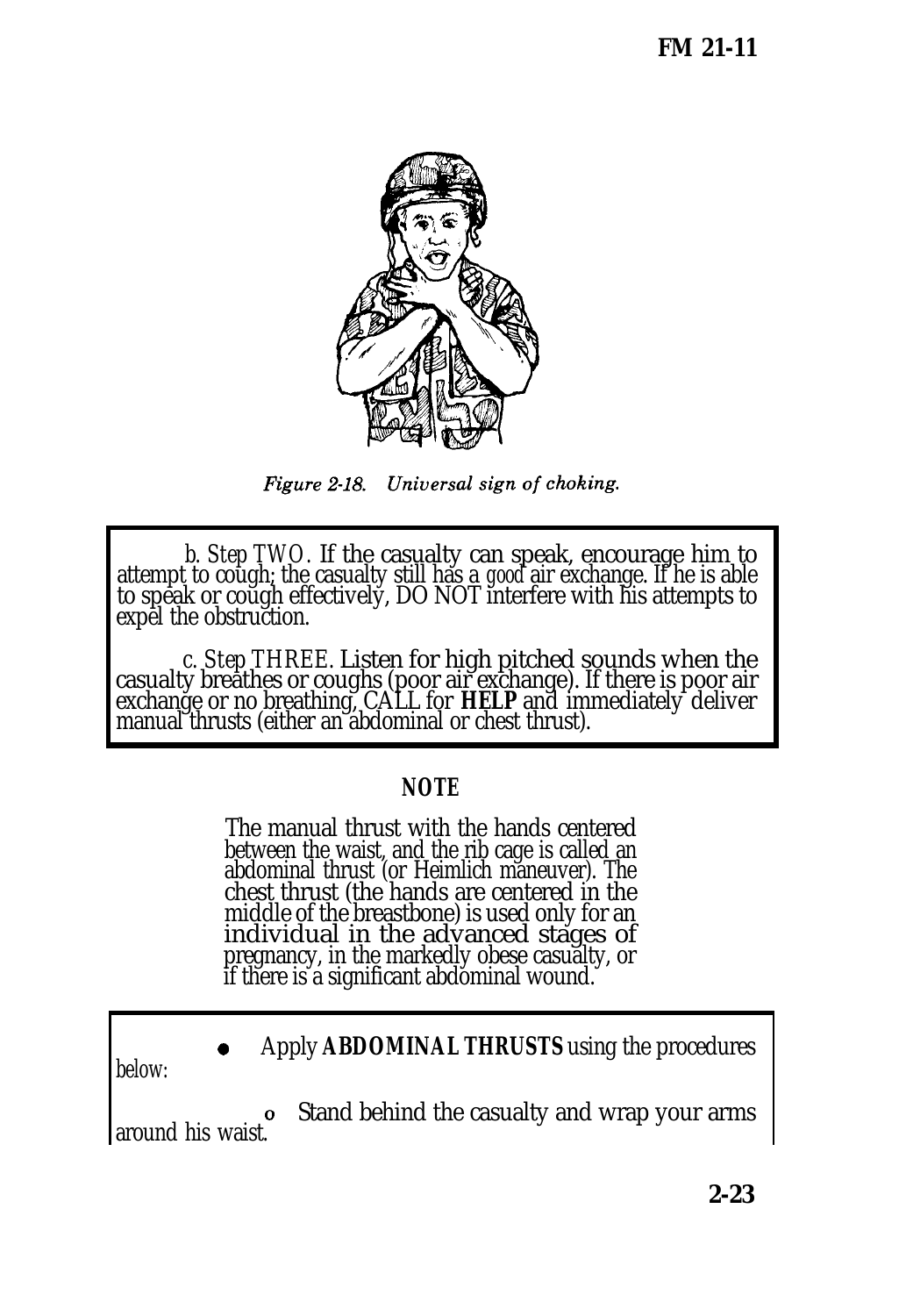Make a fist with one hand and grasp it with the other. The thumb side of your fist should be against the casualty's abdomen, in the midline and slightly above the casualty's navel, but well below the tip of the breastbone (Figure 2-19).



Figure 2-19. Anatomical view of abdominal thrust procedure.

Press the fists into the abdomen with a quick backward and upward thrust (Figure 2-20).



Figure 2-20. Profile view of abdominal thrust.

**2-24**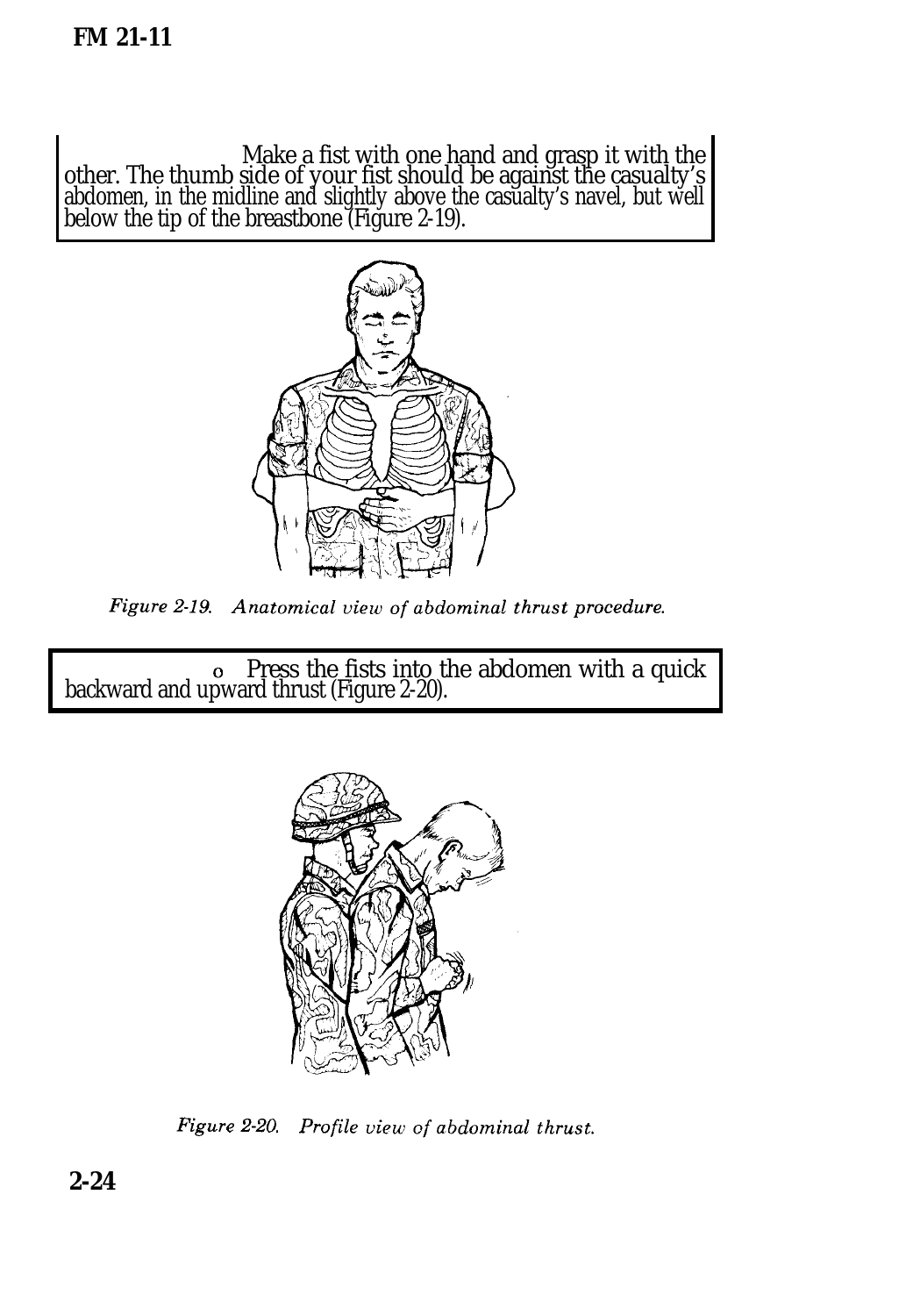| <b>o</b> Each thrust should be a separate and distinct<br>movement.                                                                                                                                                                  |
|--------------------------------------------------------------------------------------------------------------------------------------------------------------------------------------------------------------------------------------|
| $\star$ NOTE                                                                                                                                                                                                                         |
| Continue performing abdominal thrusts until<br>the obstruction is expelled or the casualty<br>becomes unconscious.                                                                                                                   |
| o If the casualty becomes unconscious, call for help as<br>you proceed with steps to open the airway and perform rescue breathing<br>(See task 081-831-1042, <i>Perform Mouth-to-Mouth Resuscitation.</i> )                          |
| • Applying <b>CHEST THRUSTS</b> . An alternate technique to the abdominal thrust is the chest thrust. This technique is useful when the casualty has an abdominal wound, when the casualty is pregnant, or when the casualty is so l |
| o Stand behind the casualty and wrap your arms around his chest with your arms under his armpits.                                                                                                                                    |
| o Make a fist with one hand and place the thumb side of the fist in the middle of the breastbone (take care to avoid the tip of the<br>breastbone and the margins of the ribs).                                                      |
| <b>o</b> Grasp the fist with the other hand and exert thrusts<br>$\Gamma$ icura 9.91)                                                                                                                                                |

Figure 2-21).



Figure 2-21. Profile view of chest thrust.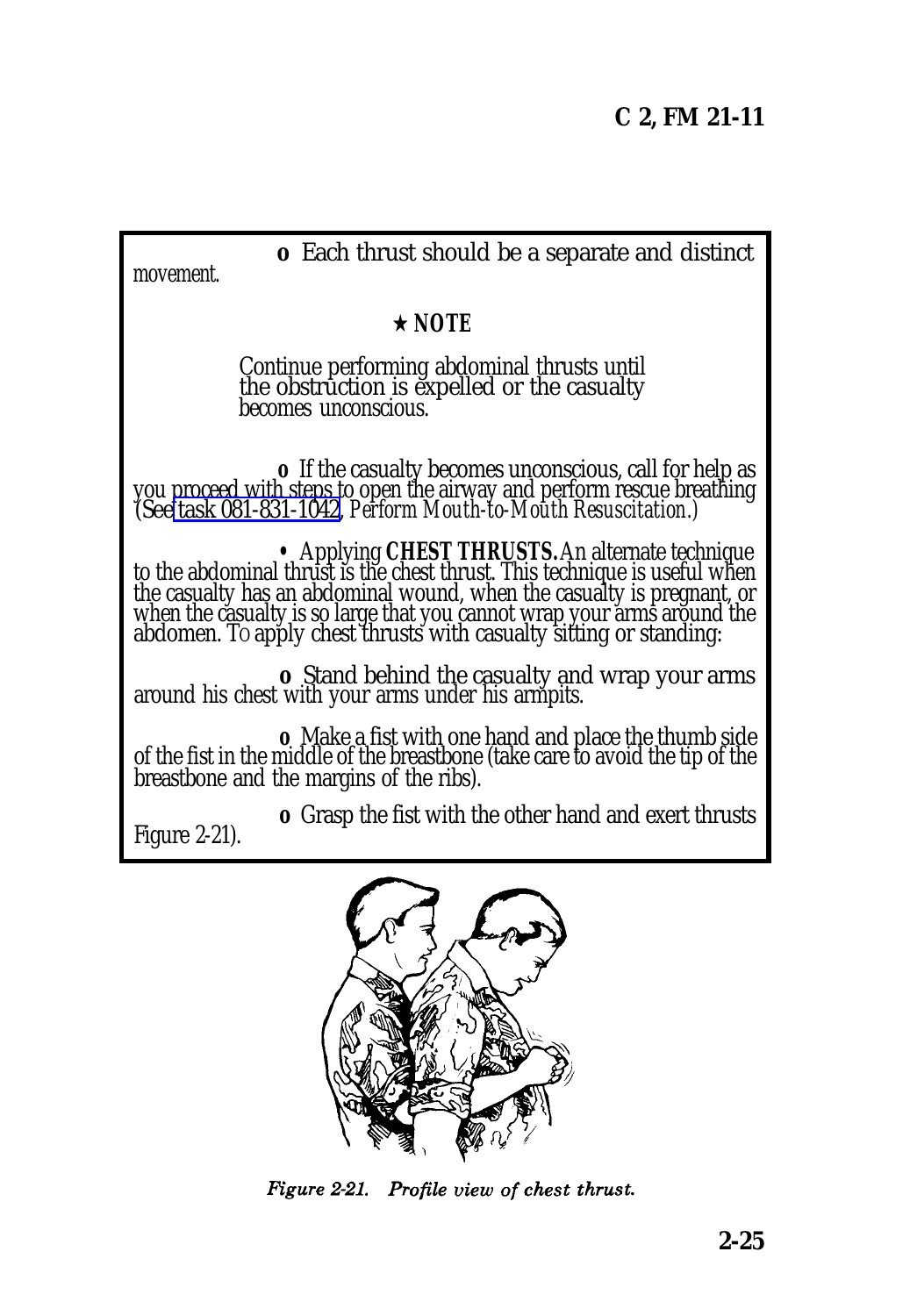<span id="page-19-0"></span>**o** Each thrust should be delivered slowly, distinctly, and with the intent of relieving the obstruction.

**o** Perform chest thrusts until the obstruction is expelled or the casualty becomes unconscious.

**o** If the casualty becomes unconscious, call for help as you proceed with steps to open the airway and perform rescue breathing. (See [task 081-831-1042,](#page-7-0) *Perform Mouth-to-Mouth Resuscitation.)*

**2-14. Open an Obstructed Airway—Casualty Lying or Unconscious** *(081-831-1042)*

The following procedures are used to expel an airway obstruction in a casualty who is lying down, who becomes unconscious, or is found unconscious (the cause unknown):

**•** If a casualty who is choking becomes unconscious, call for help, open the airway, perform a finger sweep, and attempt rescue breathing [\(paragraphs 2-2](#page-0-0) through [2-4\)](#page-6-0). If you still cannot administer rescue breathing due to an airway blockage, then remove the airway obstruction using the procedures in steps *a* through *e* below.

**•** If a casualty is unconscious when you find him (the cause unknown), assess or evaluate the situation, call for help, position the casualty on his back, open the airway, establish breathlessness, and attempt to perform rescue breathing [\(paragraphs 2-2](#page-0-0) through [2-8\)](#page-12-0).

*a.* Open the airway and attempt rescue breathing. (See [task](#page-7-0) [081-831-1042,](#page-7-0) *Perform Mouth-to-Mouth Resuscitation.)*

*b.* If still unable to ventilate the casualty, perform 6 to 10 manual (abdominal or chest) thrusts. (Note that the abdominal thrusts are used when casualty does not have abdominal wounds; is not pregnant or extremely overweight.) To perform the abdominal thrusts:

(1) Kneel astride the casualty's thighs [\(Figure 2-22\)](#page-20-0).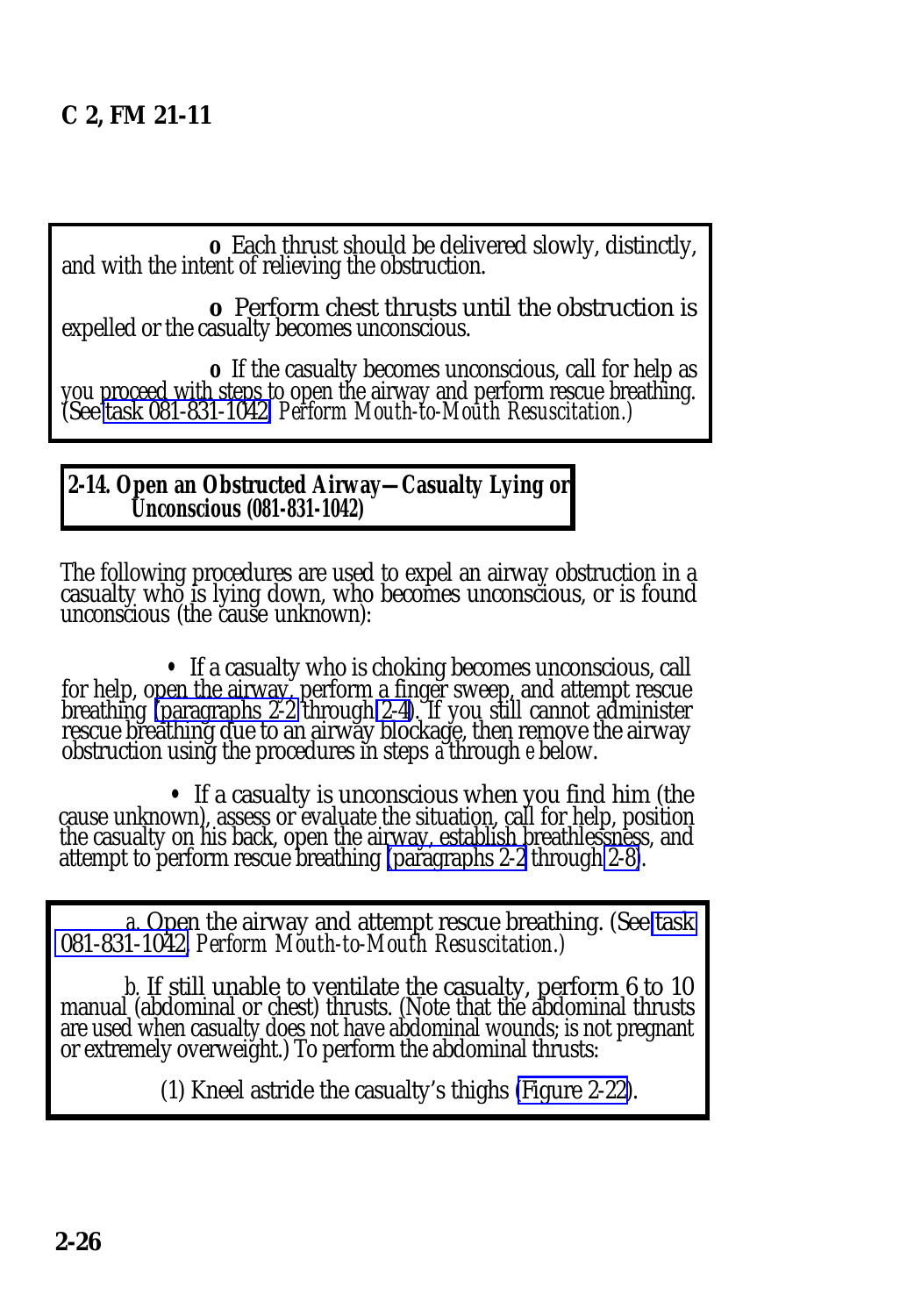<span id="page-20-0"></span>

Figure 2-22. Abdominal thrust on unconscious casualty.

(2) Place the heel of one hand against the casualty's abdomen (in the midline slightly above the navel but well below the tip of the breastbone). Place your other hand on top of the first one. Point your fingers toward the casualty's head.

(3) Press into the casualty's abdomen with a quick, forward and upward thrust. You can use your body weight to perform the maneuver. Deliver each thrust slowly and distinctly.

(4) Repeat the sequence of abdominal thrusts, finger sweep, and rescue breathing (attempt to ventilate) as long as necessary to remove the object from the obstructed airway. See [paragraph](#page-22-0) *d* below.

(5) If the casualty's chest rises, proceed to feeling for pulse.

*c.* Apply chest thrusts. (Note that the chest thrust technique is an alternate method that is used when the casualty has an abdominal wound, when the casualty is so large that you cannot wrap your arms around the abdomen, or when the casualty is pregnant.) To perform the chest thrusts:

(1) Place the unconscious casualty on his back, face up, and open his mouth. Kneel close to the side of the casualty's body.

**o** Locate the lower edge of the casualty's ribs with your fingers. Run the fingers up along the rib cage to the notch [\(Figure](#page-21-0) [2-23A\)](#page-21-0).

**o** Place the middle finger on the notch and the index finger next to the middle finger on the lower edge of the breastbone. Place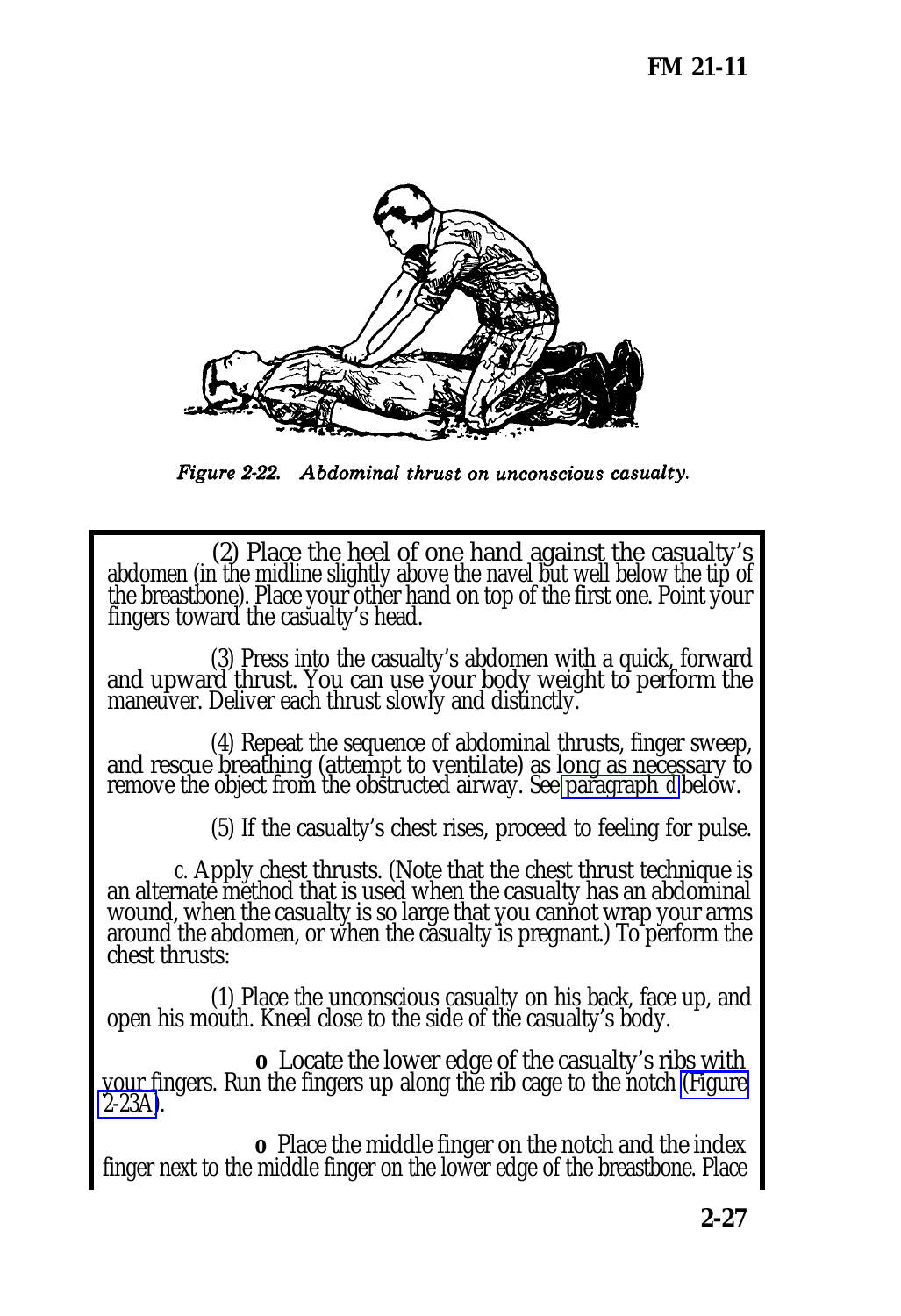<span id="page-21-0"></span>the heel of the other hand on the lower half of the breastbone next to the two fingers (Figure 2-23B).

• Remove the fingers from the notch and place that hand on top of the positioned hand on the breastbone, extending or interlocking the fingers (Figure 2-23C).

**•** Straighten and lock your elbows with your shoulders directly above your hands without bending the elbows, rocking, or allowing the shoulders to sag. Apply enough pressure to depress the breastbone 1½ to 2 inches, then release the pressure completely (Figure 2-23D). Do this 6 to 10 times. Each thrust should be delivered slowly and distinctly. See [Figure 2-24](#page-22-0) for another view of the breastbone being depressed.



Figure 2-23. Hand placement for chest thrust (Illustrated A-D).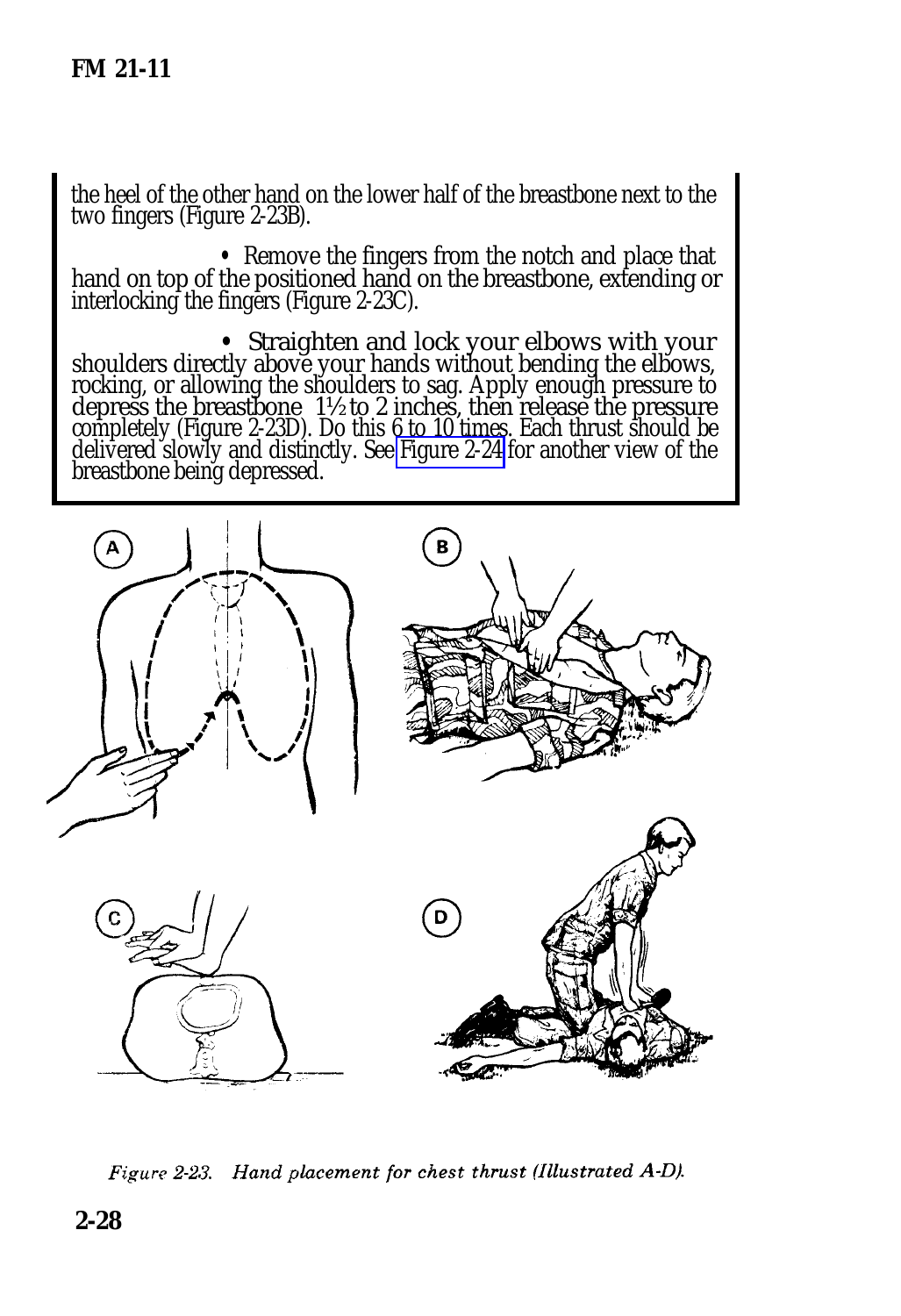<span id="page-22-0"></span>

Figure 2-24. Breastbone depressed 1 1/2 to 2 inches.

(2) Repeat the sequence of chest thrust, finger sweep, and rescue breathing as long as necessary to clear the object from the obstructed airway. See paragraph *d* below.

(3) If the casualty's chest rises, proceed to feeling for his pulse.

*d. Finger Sweep.* If you still cannot administer rescue breathing due to an airway obstruction, then remove the airway obstruction using the procedures in steps (1) and (2) below.

(1) Place the casualty on his back, face up, turn the unconscious casualty as a unit, and call out for help.

(2) Perform finger sweep, keep casualty face up, use tonguejaw lift to open mouth.

**•** Open the casualty's mouth by grasping both his tongue and lower jaw between your thumb and fingers and lifting (tongue-jaw lift) [\(Figure 2-25](#page-23-0)). If you are unable to open his mouth, cross your fingers and thumb (crossed-finger method) and push his teeth apart [\(Figure 2-26\)](#page-23-0) by pressing your thumb against his upper teeth and pressing your finger against his lower teeth.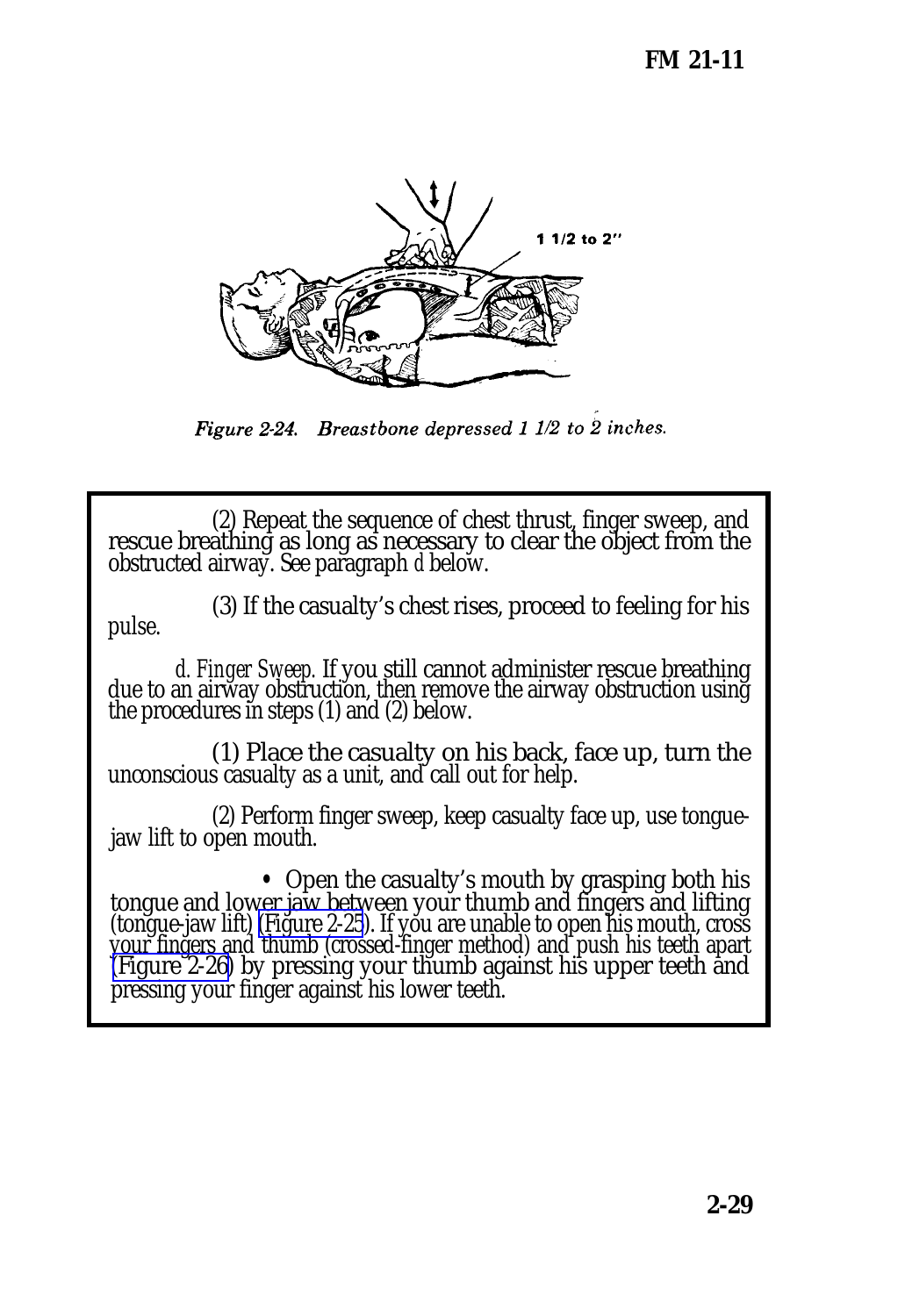<span id="page-23-0"></span>

Figure 2-25. Opening casualty's mouth (tongue-jaw lift).



Figure 2-26. Opening casualty's mouth (crossed-finger method).

• Insert the index finger of the other hand down along the inside of his cheek to the base of the tongue. Use a hooking motion from the side of the mouth toward the center to dislodge the foreign body [\(Figure 2-27\)](#page-24-0).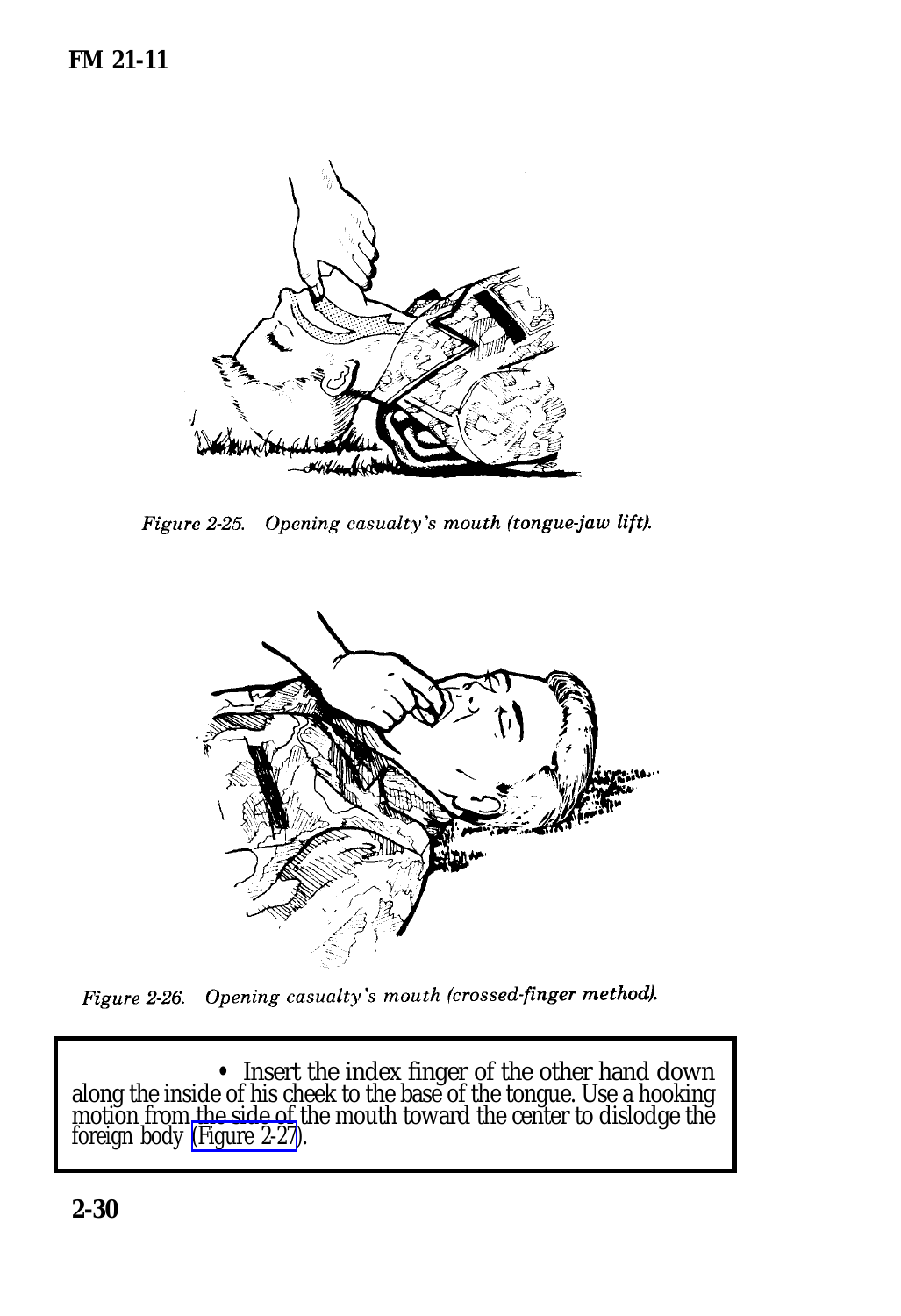<span id="page-24-0"></span>

Figure 2-27. Using finger to dislodge foreign body.

## **WARNING**

Take care not to force the object deeper into the airway by pushing it with the finger.

## **Section II. STOP THE BLEEDING AND PROTECT THE WOUND**

## **2-15. Clothing** *(081-831-1016)*

In evaluating the casualty for location, type, and size of the wound or injury, cut or tear his clothing and carefully expose the entire area of the wound. This procedure is necessary to avoid further contamination, Clothing stuck to the wound should be left in place to avoid further injury. DO NOT touch the wound; keep it as clean as possible.

## **WARNING** *(081-831-1016)*

DO NOT REMOVE protective clothing in a chemical environment. Apply dressings *over* the protective clothing.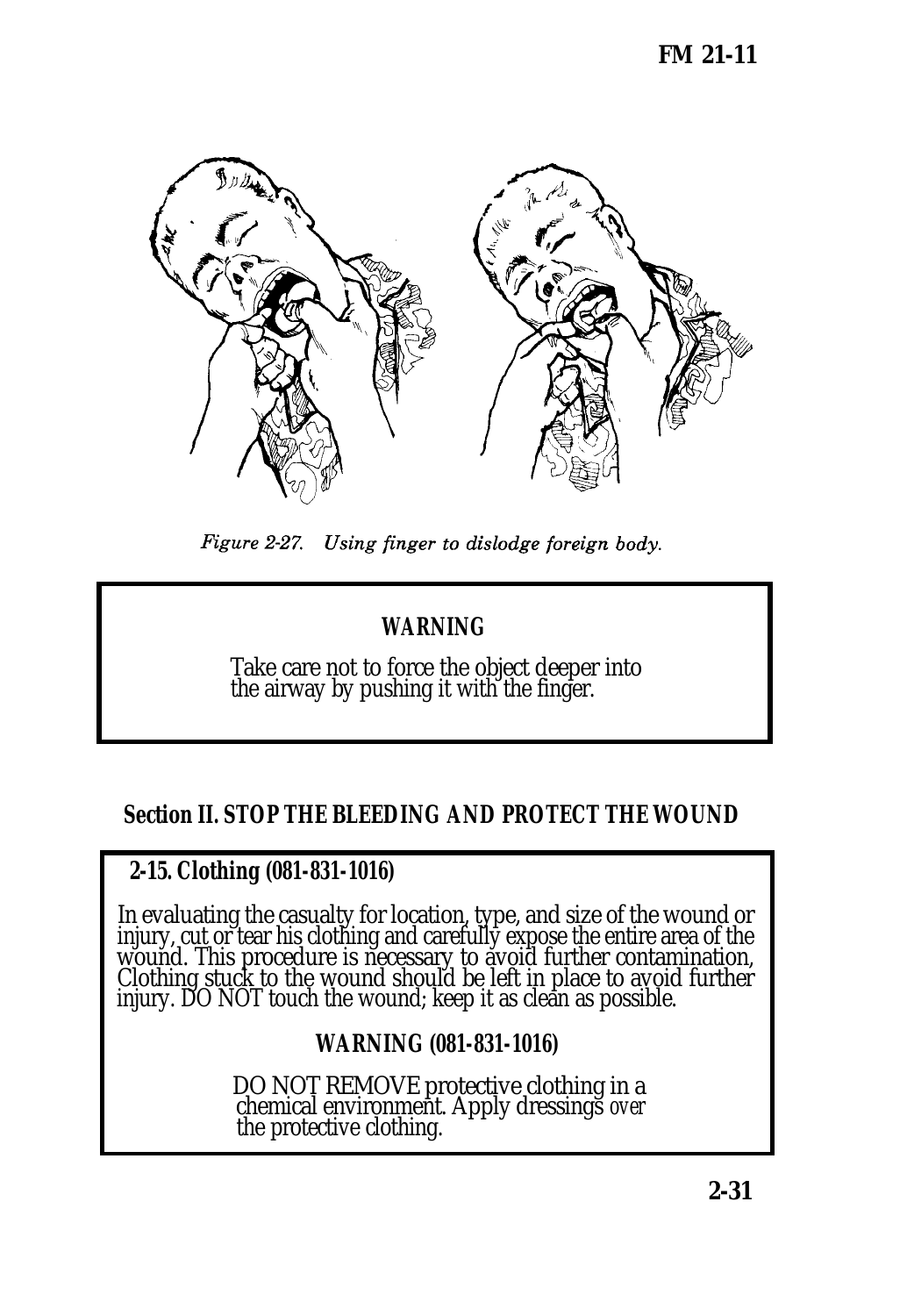#### **2-16. Entrance and Exit Wounds**

Before applying the dressing, carefully examine the casualty to determine if there is more than one wound. A missile may have entered at one point and exited at another point. The *EXIT* wound is usually *LARGER* than the entrance wound.

#### **WARNING**

Casualty should be continually monitored for development of conditions which may require the performance of necessary basic lifesaving measures, such as clearing the airway and mouth-to-mouth resuscitation. All open (or penetrating) wounds should be checked for a point of entry and exit and treated accordingly.

#### **WARNING**

If the missile lodges in the body (fails to exit), DO NOT attempt to remove it or probe the wound. Apply a dressing. If there is an object extending from (impaled in) the wound, DO NOT remove the object. Apply a dressing around the object and use additional improvised bulky materials dressings (use the cleanest material available) to build up the area around the object. Apply a supporting bandage over the bulky materials to hold them in place.

## **2-17. Field Dressing** *(081-831-1016)*

*a.* Use the casualty's field dressing; remove it from the wrapper and grasp the tails of the dressing with both hands [\(Figure 2-28\)](#page-26-0).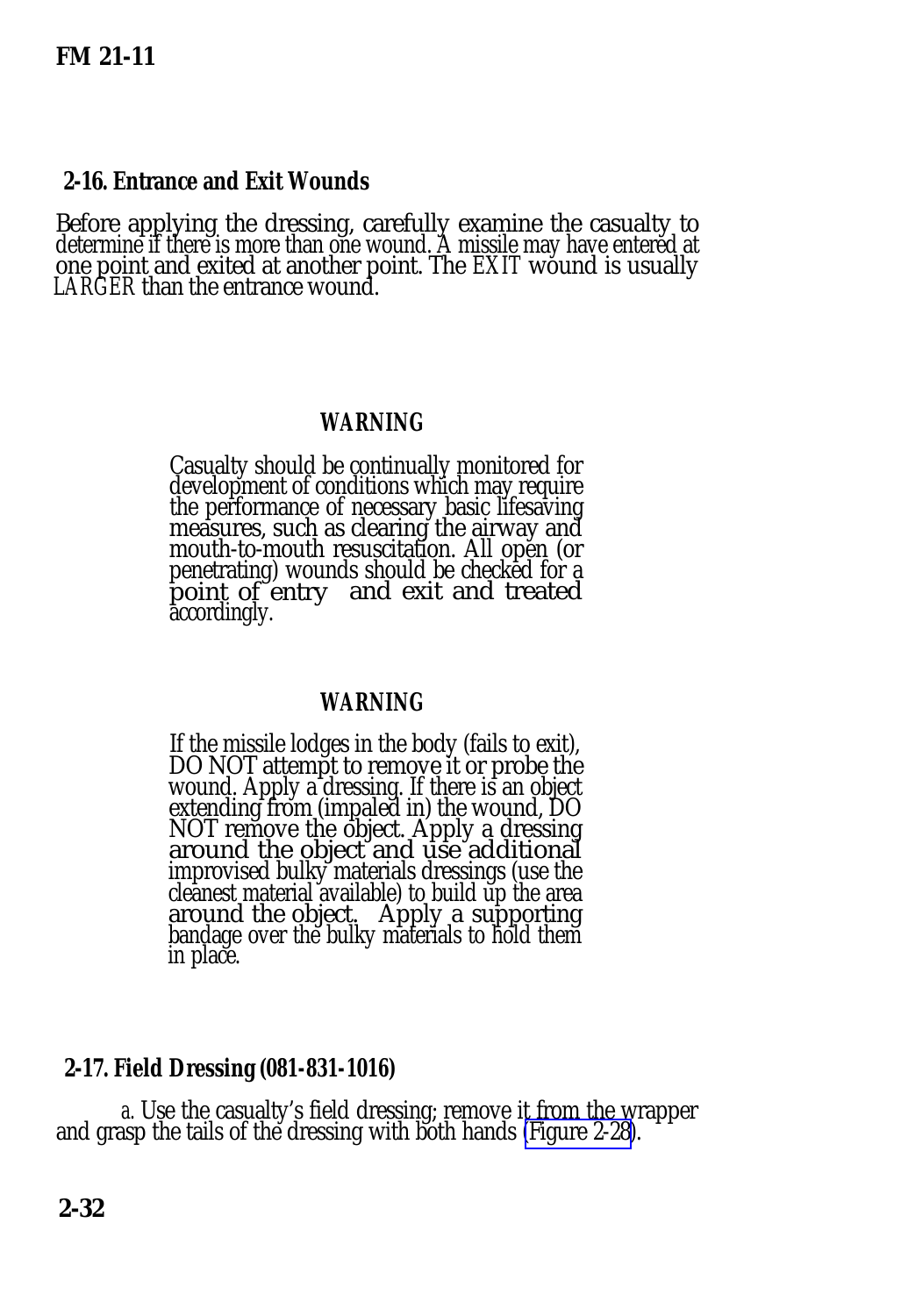## **FM 21-11**

<span id="page-26-0"></span>

Figure 2-28. Grasping tails of dressing with both hands.

## **WARNING**

DO NOT touch the white (sterile) side of the dressing, and DO NOT allow the white (sterile) side of the dressing to come in contact with any surface other than the wound.

*b.* Hold the dressing directly over the wound with the white side down. Pull the dressing open (Figure 2-29) and place it directly over the wound [\(Figure 2-30\)](#page-27-0).



Figure 2-29. Pulling dressing open.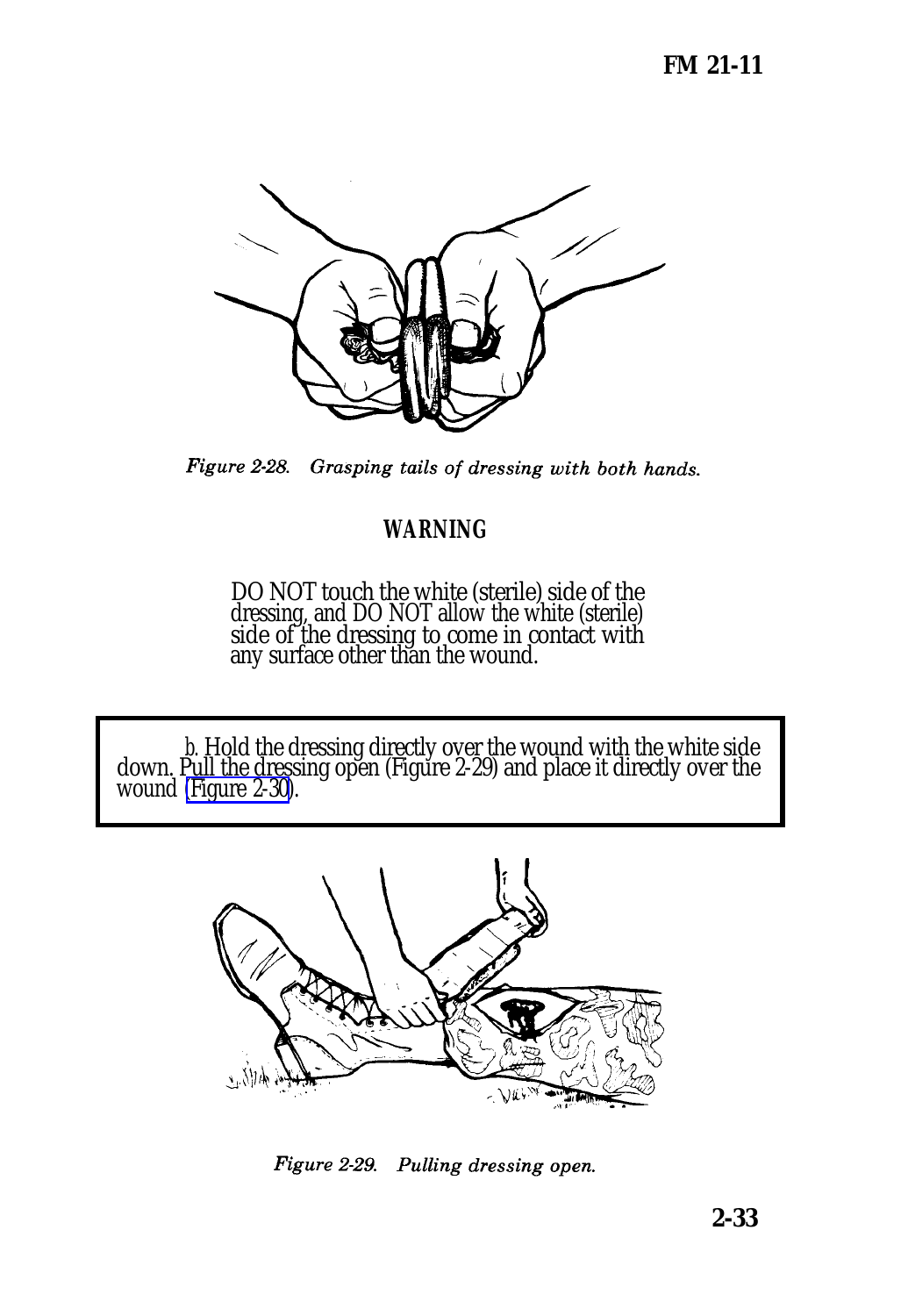<span id="page-27-0"></span>

Figure 2-30. Placing dressing directly on wound.

*c.* Hold the dressing in place with one hand. Use the other hand to wrap one of the tails around the injured part, covering about one-half of the dressing (Figure 2-31). Leave enough of the tail for a knot. If the casualty is able, he may assist by holding the dressing in place.



Wrapping tail of dressing around injured part.  $Figure 2-31.$ 

*d.* Wrap the other tail in the opposite direction until the remainder of the dressing is covered. The tails should seal the sides of the dressing to keep foreign material from getting under it.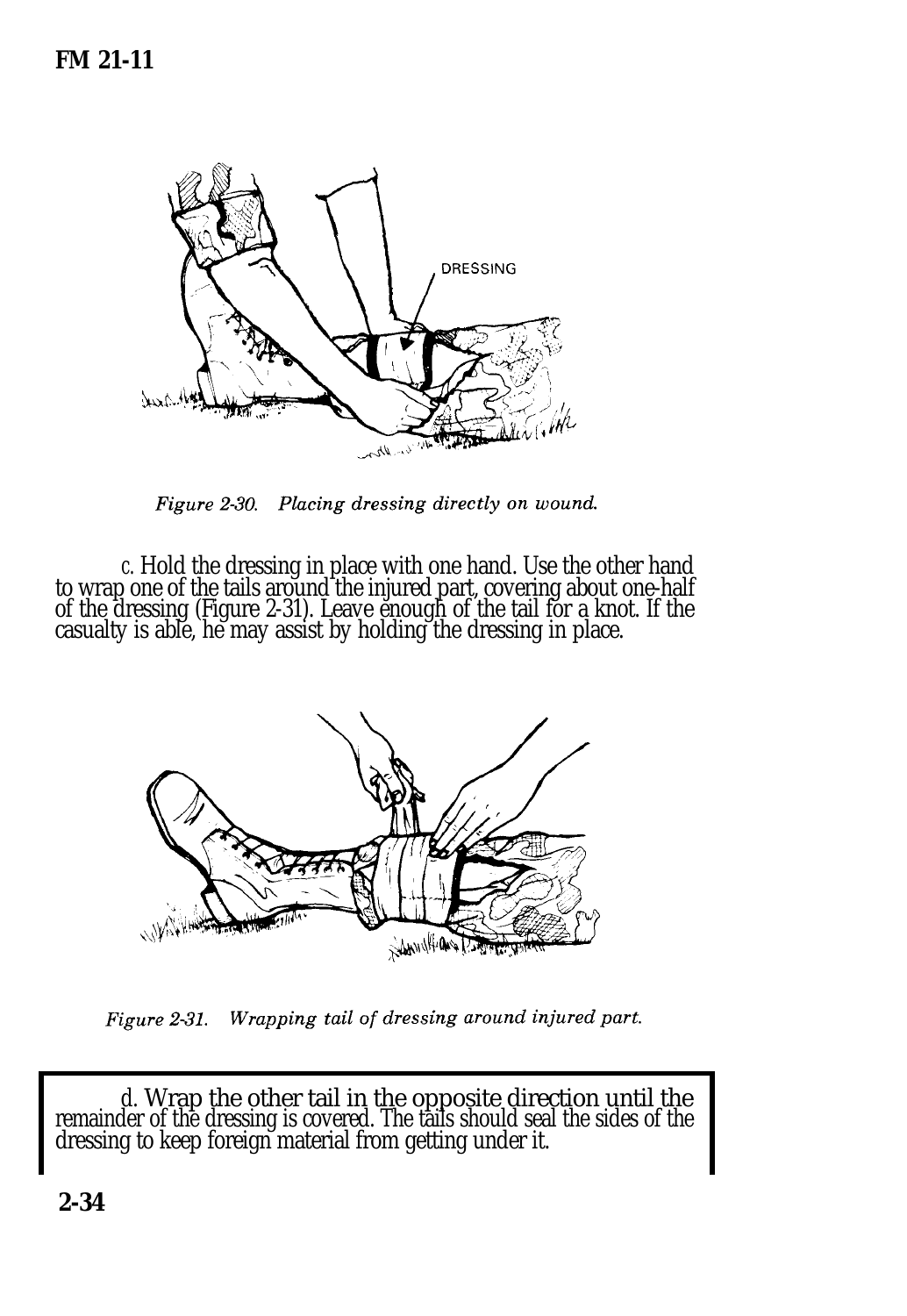<span id="page-28-0"></span>*e.* Tie the tails into a nonslip knot over the outer edge of the dressing (Figure 2-32). **DO NOT TIE THE KNOT OVER THE WOUND.** In order to allow blood to flow to the rest of an injured limb, tie the dressing firmly enough to prevent it from slipping but without causing a tourniquet-like effect; that is, the skin beyond the injury becomes cool, blue, or numb.



Figure 2-32. Tails tied into nonslip knot.

## **2-18. Manual Pressure** *(081-831-1016)*

*a.* If bleeding continues after applying the sterile field dressing, direct manual pressure may be used to help control bleeding. Apply such pressure by placing a hand on the dressing and exerting firm pressure for 5 to 10 minutes (Figure 2-33). The casualty may be asked to do this himself if he is conscious and can follow instructions.



Figure 2-33. Direct manual pressure applied.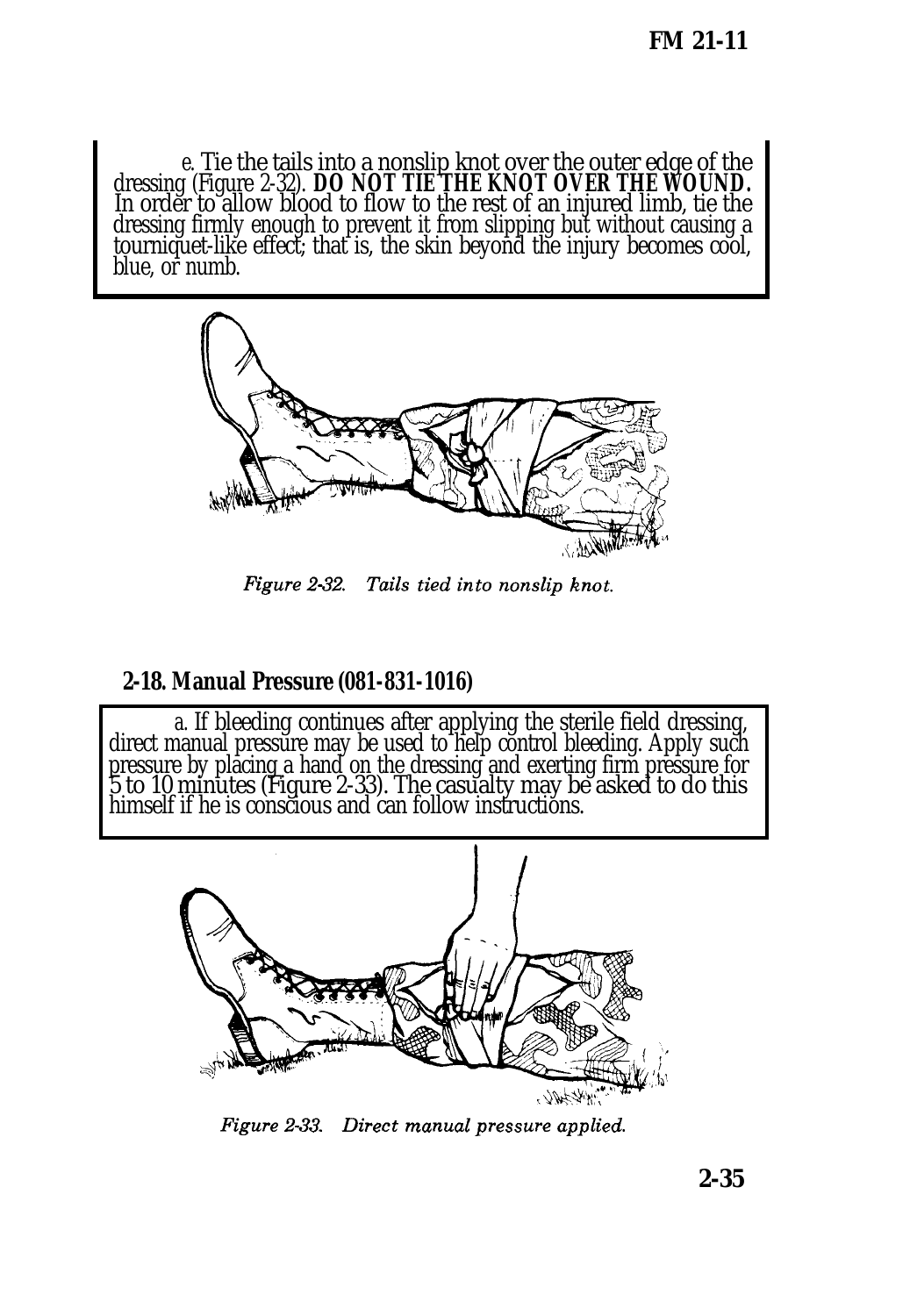*b.* Elevate an injured limb slightly above the level of the heart to reduce the bleeding (Figure 2-34).



Figure 2-34. Injured limb elevated.

## **WARNING**

DO NOT elevate a suspected fractured limb unless it has been properly splinted. (To splint a fracture before elevating, see [task](#page-2-0) [081-831-1034,](#page-2-0) *Splint a Suspected Fracture.)*

*c.* If the bleeding stops, check and treat for shock. If the bleeding continues, apply a pressure dressing.

## **2-19. Pressure Dressing** *(081-831-1016)*

Pressure dressings aid in blood clotting and compress the open blood vessel. If bleeding continues after the application of a field dressing, manual pressure, and elevation, then a pressure dressing must be applied as follows:

*a.* Place a wad of padding on top of the field dressing, directly over the wound [\(Figure 2-35](#page-30-0)). Keep injured extremity elevated.

**2-36**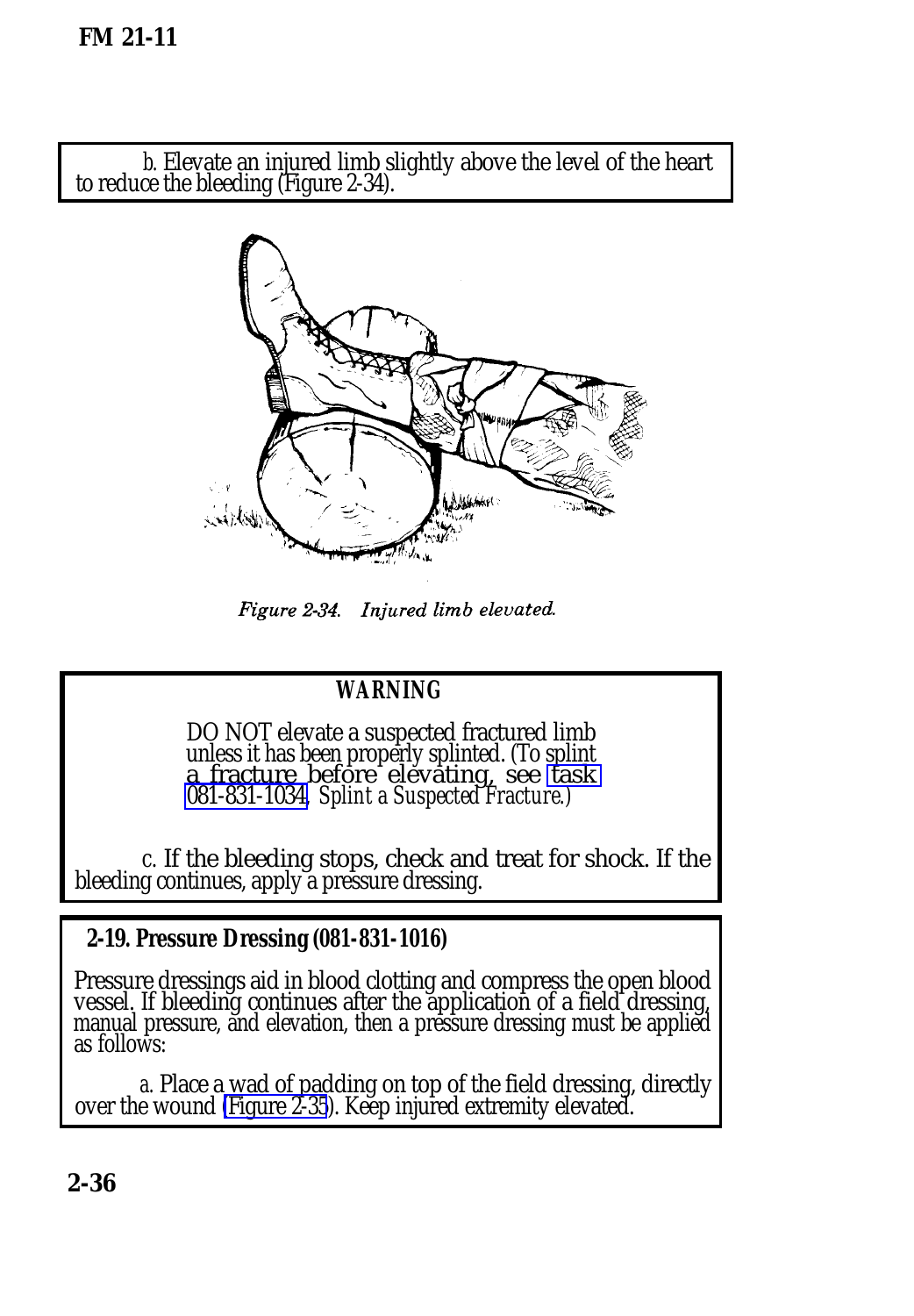<span id="page-30-0"></span>

Wad of padding on top of field dressing. Figure 2-35.

**NOTE**

Improvised bandages may be made from strips of cloth. These strips may be made from T-shirts, socks, or other garments.

*b.* Place an improvised dressing (or cravat, if available) over the wad of padding (Figure 2-36). Wrap the ends tightly around the injured limb, covering the previously placed field dressing [\(Figure 2-37\)](#page-31-0).



Figure 2-36. Improvised dressing over wad of padding.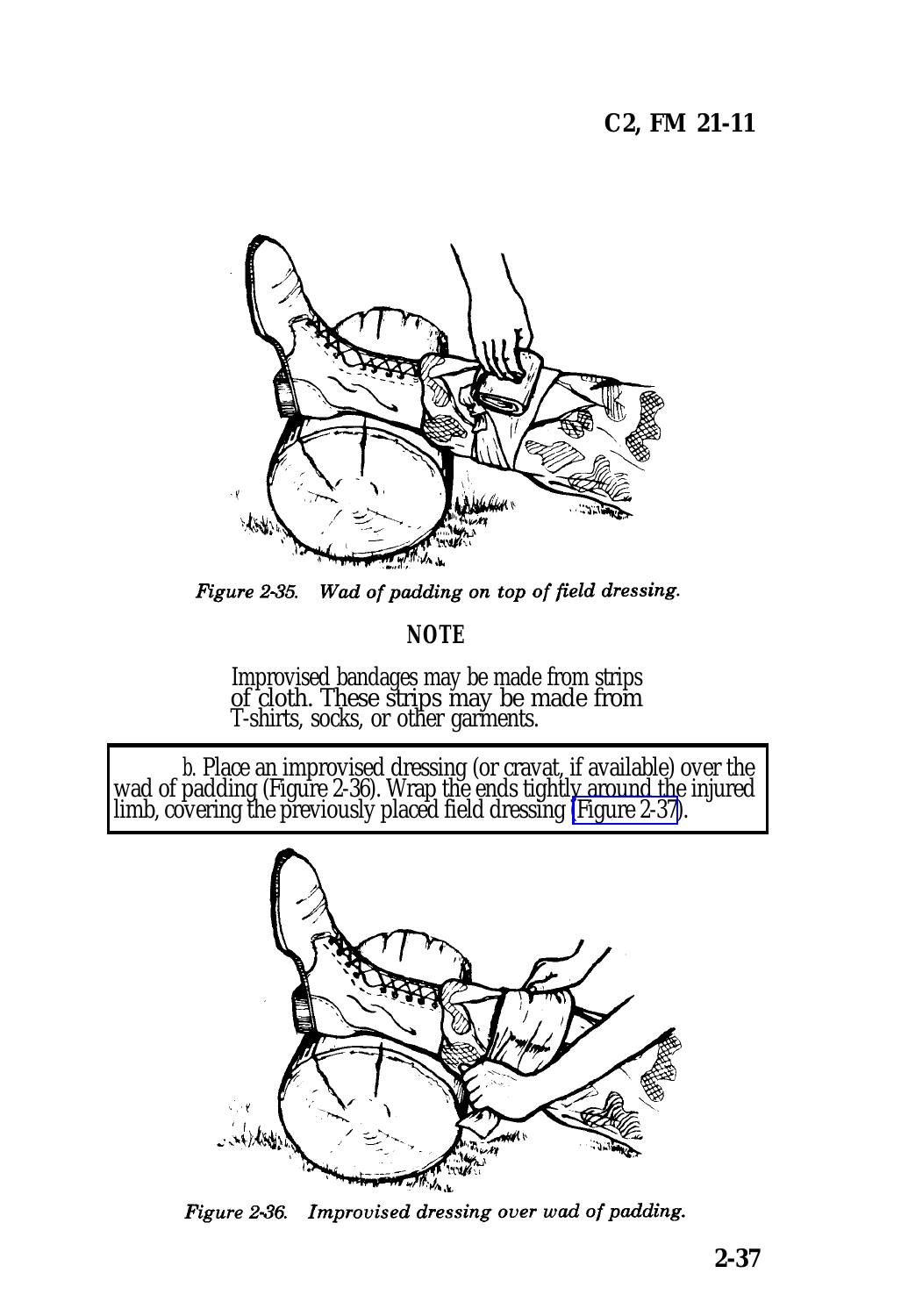<span id="page-31-0"></span>

Figure 2-37. Ends of improvised dressing wrapped tightly around limb.

*c.* Tie the ends together in a nonslip knot, directly over the wound site (Figure 2-38). DO NOT tie so tightly that it has a tourniquetlike effect. If bleeding continues and all other measures have failed, or if the limb is severed, then apply a tourniquet. Use the tourniquet as a **LAST RESORT.** When the bleeding stops, check and treat for shock.



Figure 2-38. Ends of improvised dressing tied together in nonslip knot.

#### **NOTE**

Wounded extremities should be checked periodically for adequate circulation. The dressing must be loosened if the extremity becomes cool, blue or gray, or numb.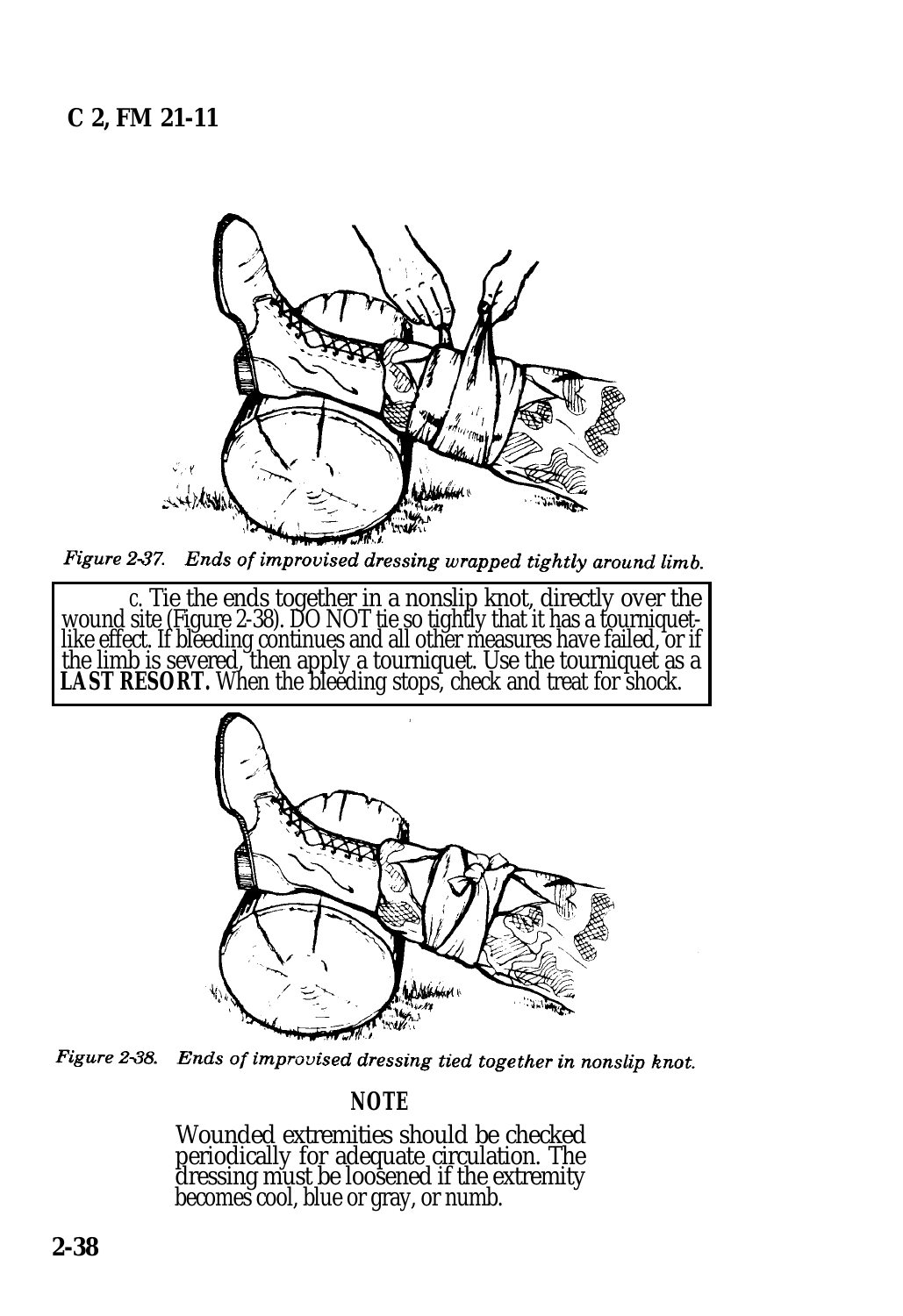#### ★ **NOTE**

If bleeding continues and all other measures have failed (dressing and covering wound, applying direct manual pressure, elevating limb above heart level, and applying pressure dressing maintaining limb elevation), *then apply digital pressure.* **See [Appendix E](#page-0-0) for appropriate pressure points.**

#### **2-20. Tourniquet** *(081-831-1017)*

A tourniquet is a constricting band placed around an arm or leg to control bleeding. A soldier whose arm or leg has been completely amputated may not be bleeding when first discovered, but a tourniquet should be applied anyway. This absence of bleeding is due to the body's normal defenses (contraction of blood vessels) as a result of the amputation, but after a period of time bleeding will start as the blood vessels relax. Bleeding from a major artery of the thigh, lower leg, or arm and bleeding from multiple arteries (which occurs in a traumatic amputation) may prove to be beyond control by manual pressure. If the pressure dressing under firm hand pressure becomes soaked with blood and the wound continues to bleed, apply a tourniquet.

#### **WARNING**

Casualty should be continually monitored for development of conditions which may require the performance of necessary basic life-saving measures, such as: clearing the airway, performing mouth-to-mouth resuscitation, preventing shock, and/or bleeding control. All open (or penetrating) wounds should be checked for a point of entry or exit and treated accordingly.

★ *The tourniquet should not be used unless a pressure dressing has failed to stop the bleeding or an arm or leg has been cut off.* On occasion, tourniquets have injured blood vessels and nerves. If left in place too long, a tourniquet can cause loss of an arm or leg. Once applied, it must stay in place, and the casualty must be taken to the nearest medical treatment facility as soon as possible. *DO NOT loosen or release a tourniquet after it has been applied and the bleeding has stopped.*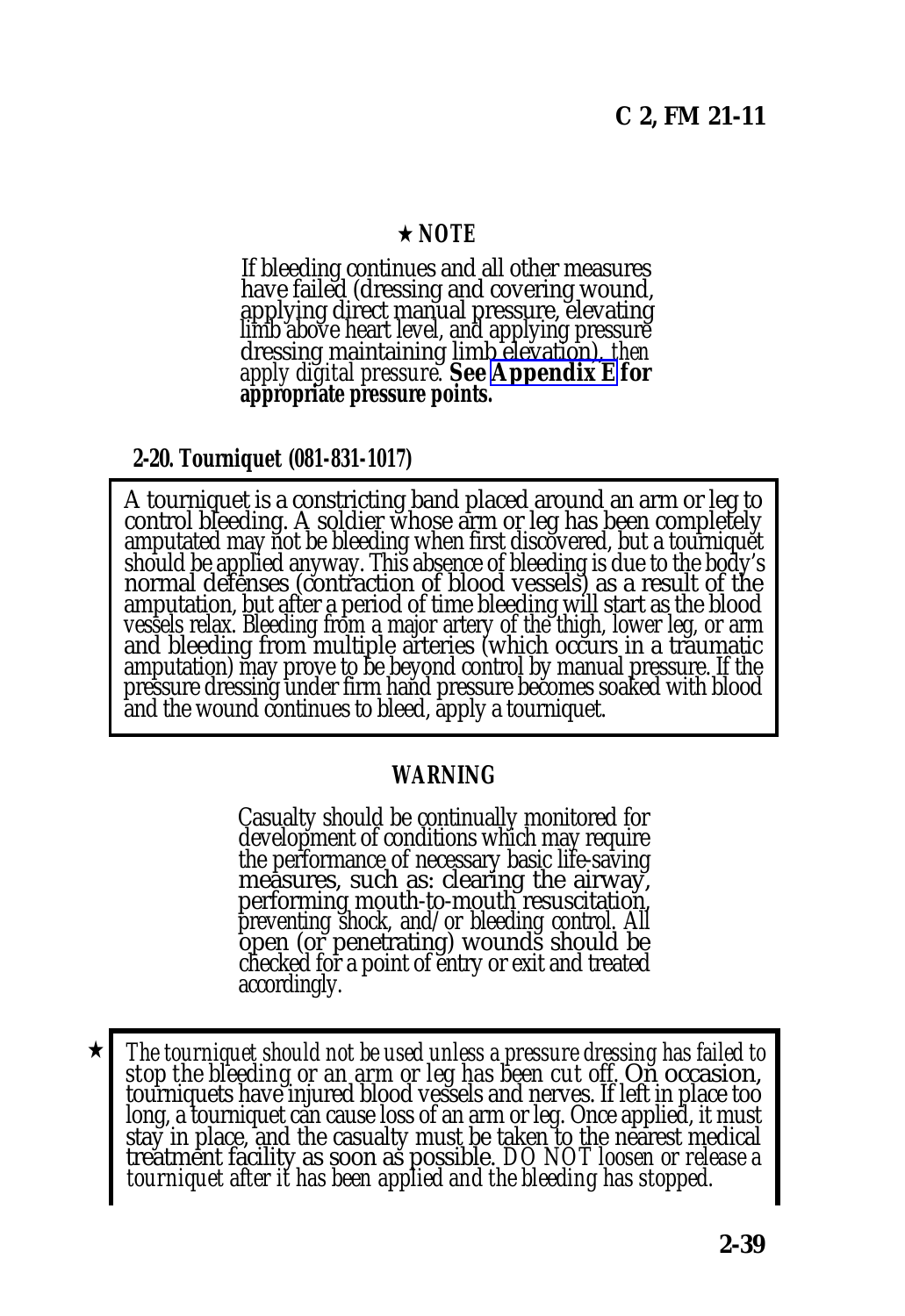a. *Improvising a Tourniquet (081-831-1017).* In the absence of a specially designed tourniquet, a tourniquet may be made from a strong, pliable material, such as gauze or muslin bandages, clothing, or kerchiefs. An improvised tourniquet is used with a rigid stick-like object. To minimize skin damage, ensure that the improvised tourniquet is at least 2 inches wide.

#### **WARNING**

The tourniquet must be easily identified or easily seen.

#### **WARNING**

DO NOT use wire or shoestring for a tourniquet band.

#### **WARNING**

A tourniquet is only used on arm(s) or leg(s) where there is danger of loss of casualty's life.

#### *b. Placing the Improvised Tourniquet (081-831-1017).*

(1) Place the tourniquet around the limb, between the wound and the body trunk (or between the wound and the heart). Place the tourniquet 2 to 4 inches from the edge of the wound site (Figure 2-39). Never place it directly over a wound or fracture or directly on a joint (wrist, elbow, or knee). For wounds just below a joint, place the tourniquet just above and as close to the joint as possible.



Figure 2-39. Tourniquet 2 to 4 inches above wound.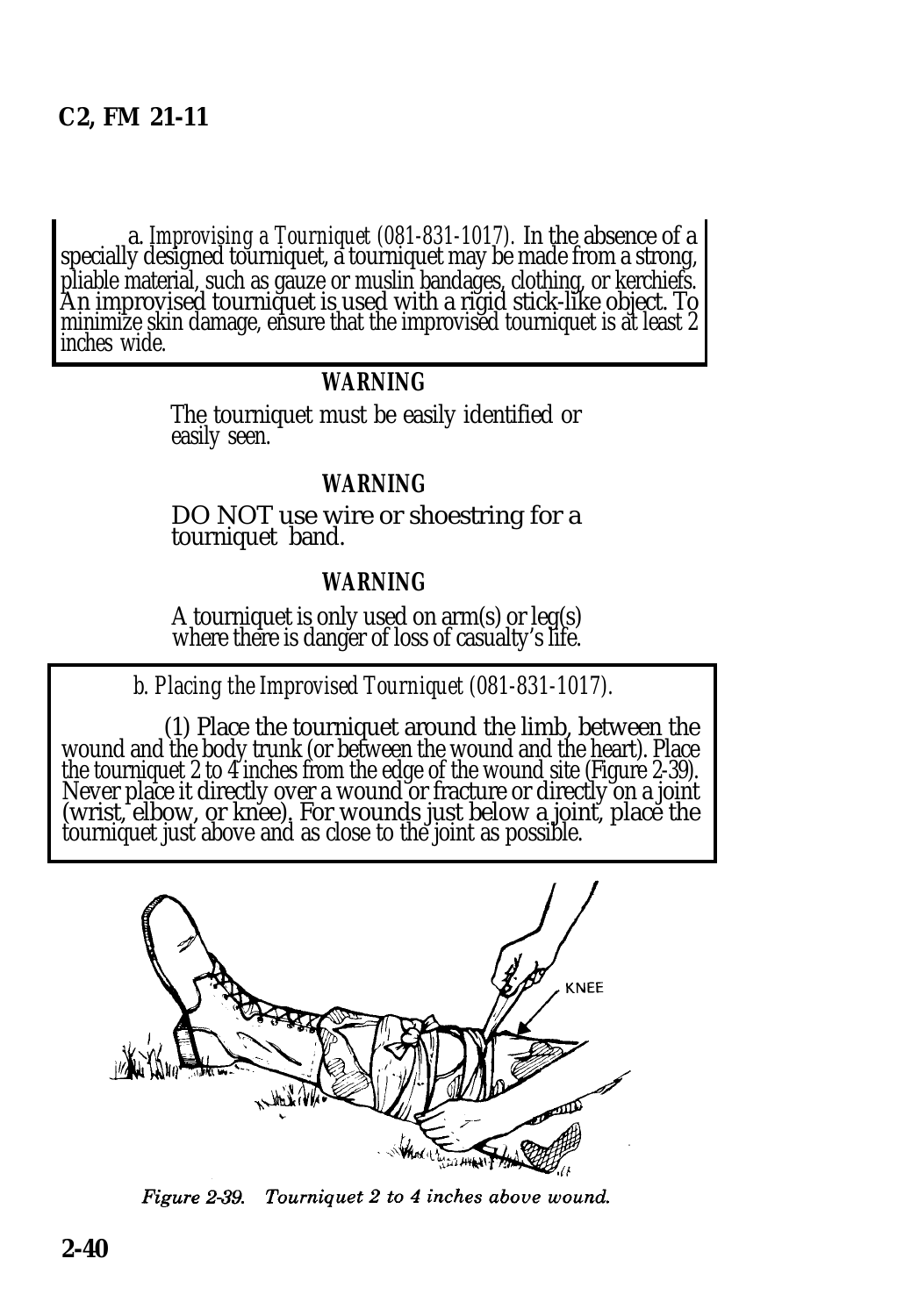(2) The tourniquet should have padding underneath. If possible, place the tourniquet over the smoothed sleeve or trouser leg to prevent the skin from being pinched or twisted. If the tourniquet is long enough, wrap it around the limb several times, keeping the material as flat as possible. Damaging the skin may deprive the surgeon of skin required to cover an amputation. Protection of the skin also reduces pain.

*c. Applying the Tourniquet (081-831-1017).*

(1) Tie a half-knot. (A half-knot is the same as the first part of tying a shoe lace.)

(2) Place a stick (or similar rigid object) on top of the halfknot (Figure  $2-40$ ).



Figure 2-40. Rigid object on top of half-knot.

(3) Tie a full knot over the stick (Figure 2-41).



Figure 2-41. Full knot over rigid object.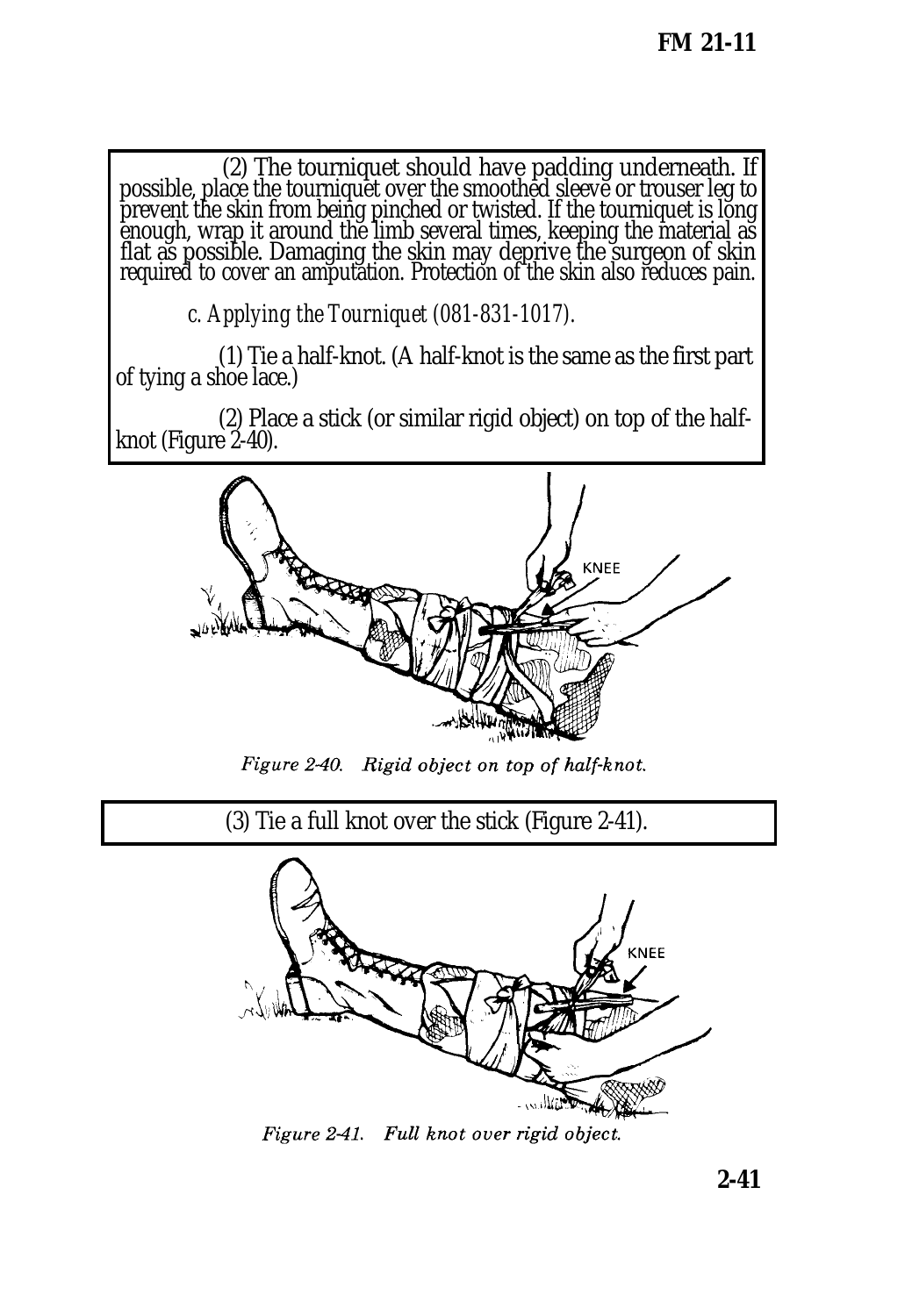(4) Twist the stick (Figure 2-42) until the tourniquet is tight around the limb and/or the bright red bleeding has stopped. In the case of amputation, dark oozing blood may continue for a short time. This is the blood trapped in the area between the wound and tourniquet.



Figure 2-42. Stick twisted.

(5) Fasten the tourniquet to the limb by looping the free ends of the tourniquet over the ends of the stick. Then bring the ends around the limb to prevent the stick from loosening. Tie them together under the limb (Figure 2-43A and [B\)](#page-36-0).



Figure 2-43. Free ends looped (Illustrated A and B).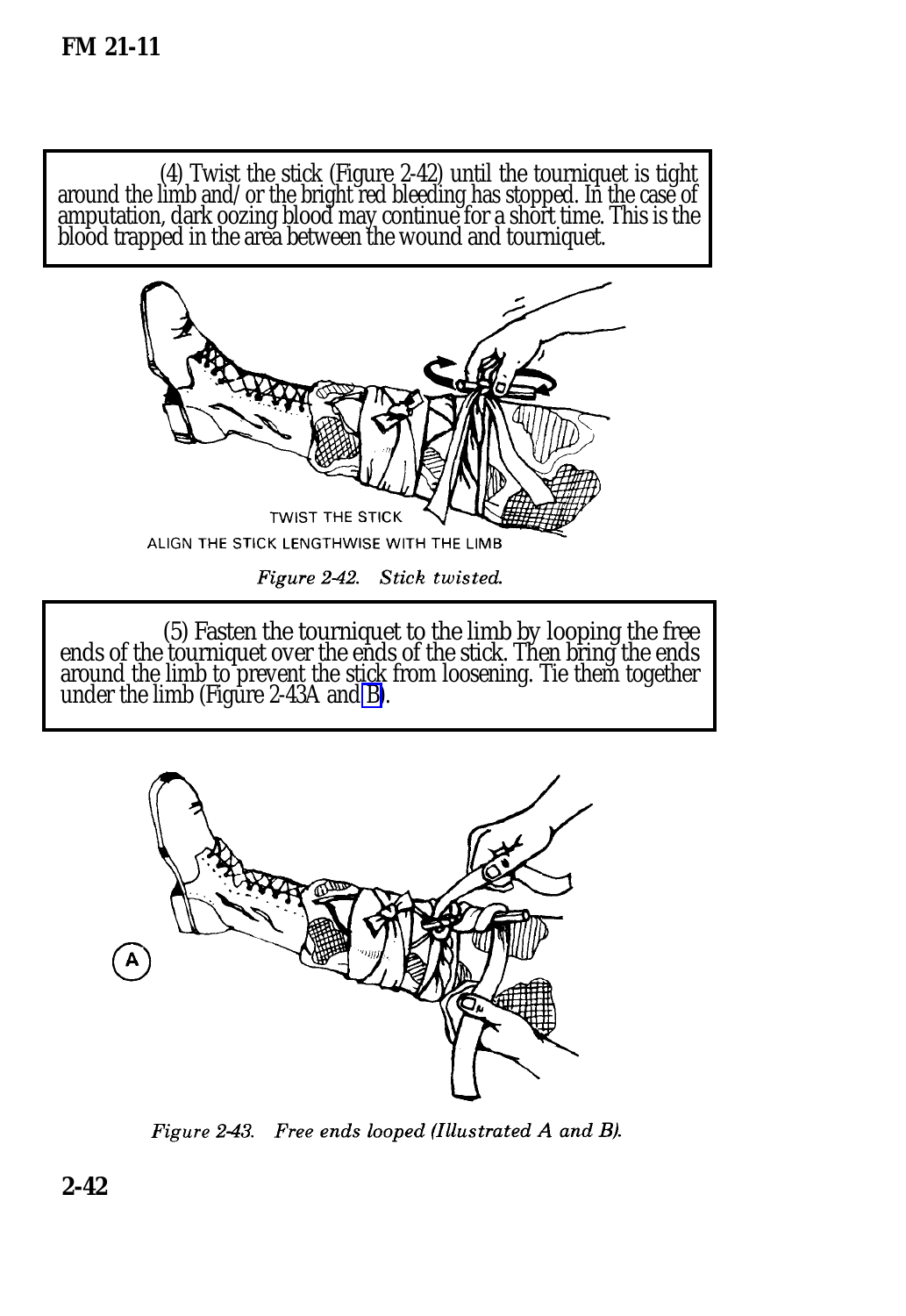<span id="page-36-0"></span>

Figure 2-43. Continued.

## **NOTE** *(081-831-1017)*

Other methods of securing the stick may be used as long as the stick does not unwind and no further injury results.

## **NOTE**

If possible, save and transport any severed (amputated) limbs or body parts with (but out of sight of) the casualty.

(6) DO NOT cover the tourniquet–you should leave it in full view. If the limb is missing (total amputation), apply a dressing to the stump.

(7) Mark the casualty's forehead, if possible, with a "T" to indicate a tourniquet has been applied. If necessary, use the casualty's blood to make this mark.

(8) Check and treat for shock.

(9) Seek medical aid.

**CAUTION** *(081-831-1017)*

DO NOT LOOSEN OR RELEASE THE TOURNIQUET ONCE IT HAS BEEN APPLIED BECAUSE IT COULD ENHANCE THE PROBABILITY OF SHOCK.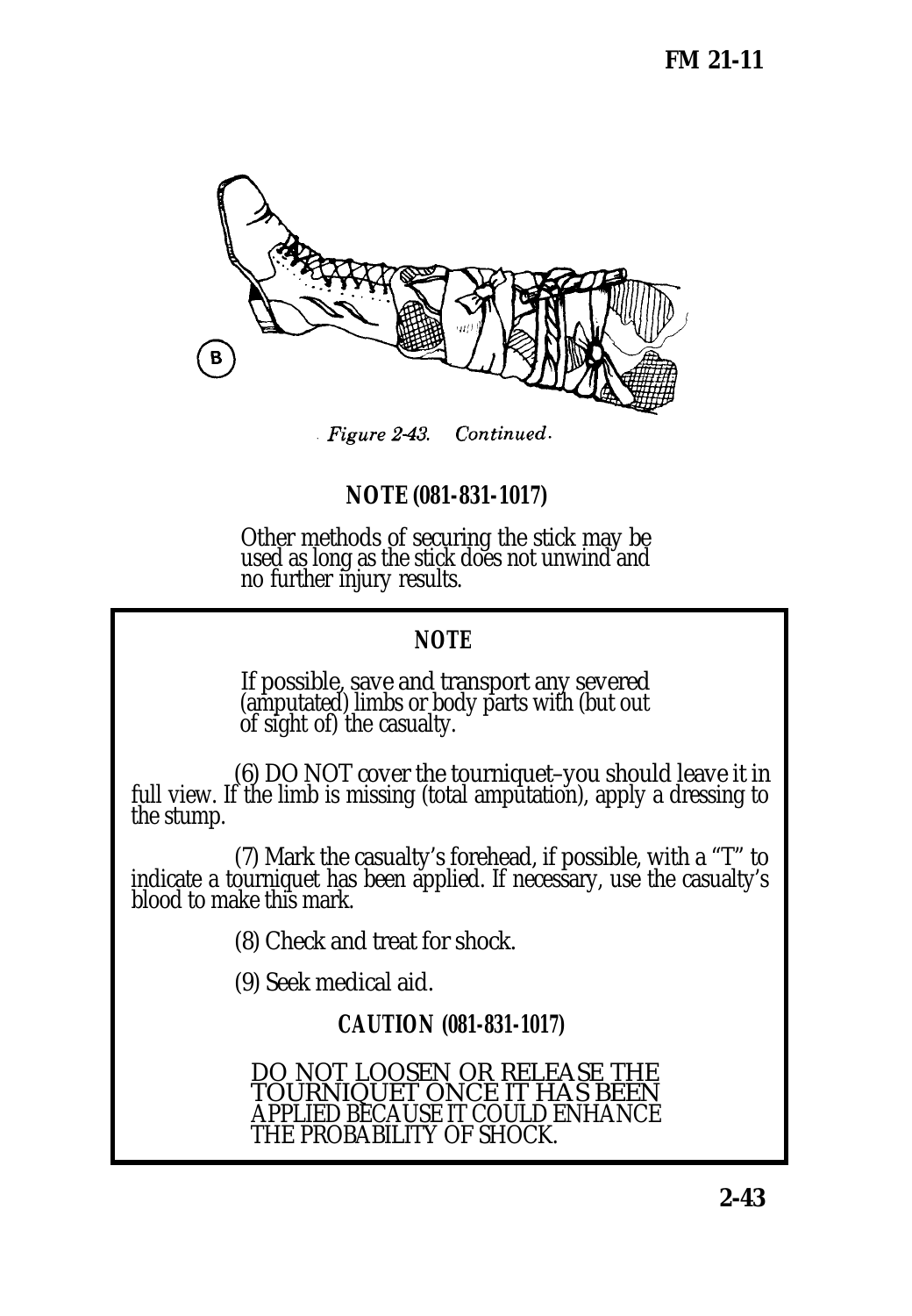## **Section III. CHECK AND TREAT FOR SHOCK**

## **2-21. Causes and Effects**

*a.* Shock may be caused by severe or minor trauma to the body. It usually is the result of—

- Significant loss of blood.  $\bullet$
- Heart failure.  $\blacksquare$
- Dehydration.  $\bullet$
- Severe and painful blows to the body.
- Severe burns of the body.
- Severe wound infections.

Severe allergic reactions to drugs, foods, insect stings, and snakebites.

*b.* Shock stuns and weakens the body. When the normal blood flow in the body is upset, death can result. Early identification and proper treatment may save the casualty's life.

*c.* See FM 8-230 for further information and details on specific types of shock and treatment.

## **2-22. Signs/Symptoms** *(081-831-1000)*

Examine the casualty to see if he has any of the following signs/symptoms:

- Sweaty but cool skin (clammy skin).
- Paleness of skin.
- Restlessness, nervousness.
- Thirst.
- Loss of blood (bleeding).
- Confusion (or loss of awareness).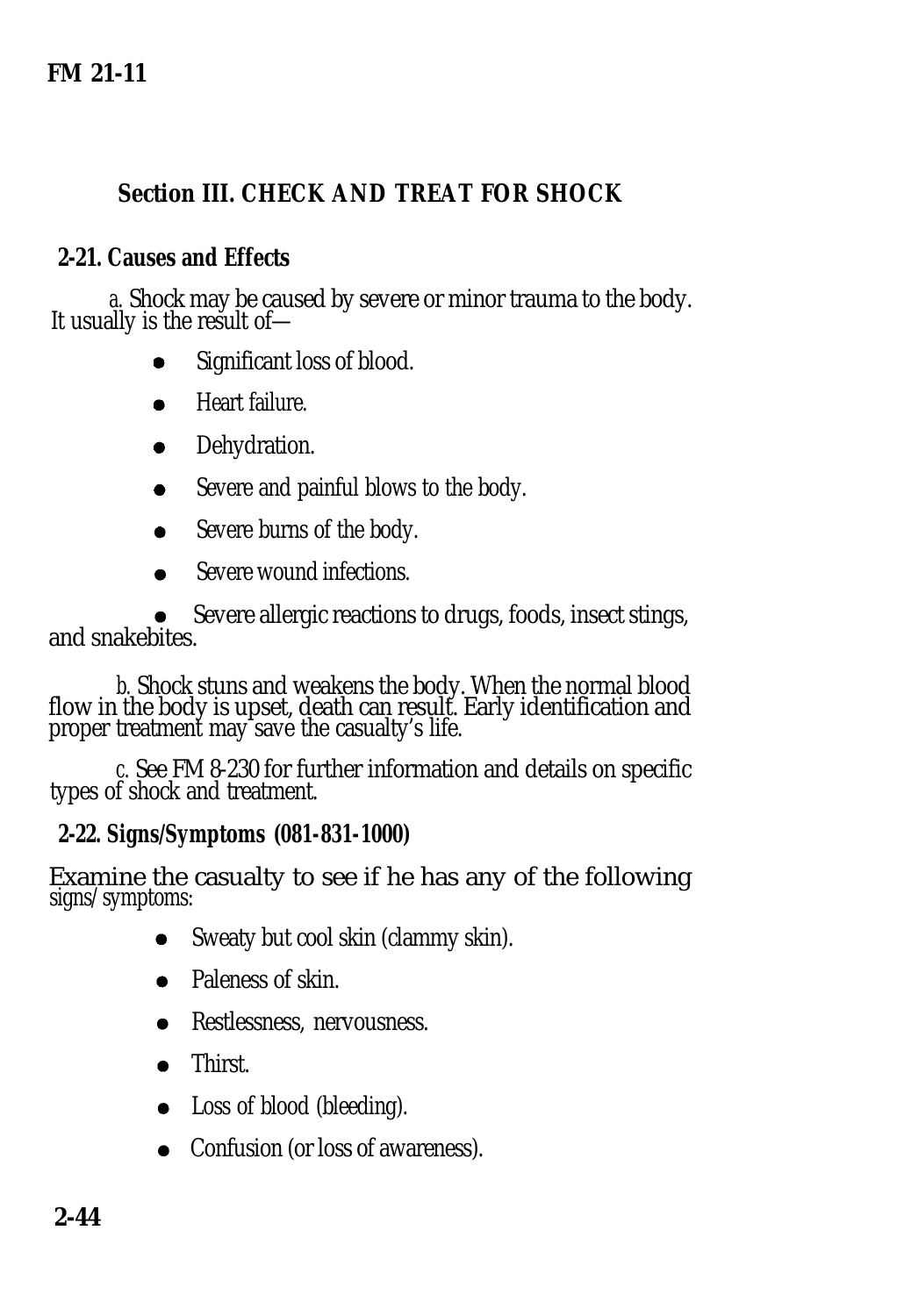- Faster-than-normal breathing rate.
- Blotchy or bluish skin (especially around the mouth and lips).
- Nausea and/or vomiting.

### **2-23. Treatment/Prevention** *(081-831-1005)*

In the field, the procedures to treat shock are identical to procedures that would be performed to prevent shock. When treating a casualty, assume that shock is present or will occur shortly. By waiting until actual signs/symptoms of shock are noticeable, the rescuer may jeopardize the casualty's life.

*a. Position the Casualty.* (DO NOT move the casualty or his limbs if suspected fractures have not been splinted. See [Chapter 4](#page-0-0) for details.)

(1) Move the casualty to cover, if cover is available and the situation permits.

(2) Lay the casualty on his back.

#### **NOTE**

A casualty in shock after suffering a heart attack, chest wound, or breathing difficulty, may breathe easier in a sitting position. If this is the case, allow him to sit upright, but monitor carefully in case his condition worsens.

(3) Elevate the casualty's feet higher than the level of his heart. Use a stable object (a box, field pack, or rolled up clothing) so that his feet will not slip off [\(Figure 2-44](#page-39-0)).

#### **WARNING**

DO NOT elevate legs if the casualty has an unsplinted broken leg, head injury, or abdominal injury. (See [task 081-831-1034,](#page-2-0) *Splint a Suspected Fracture,* and task [081-831-1025,](#page-28-0) *Apply a Dressing to an Open Abdominal Wound.)*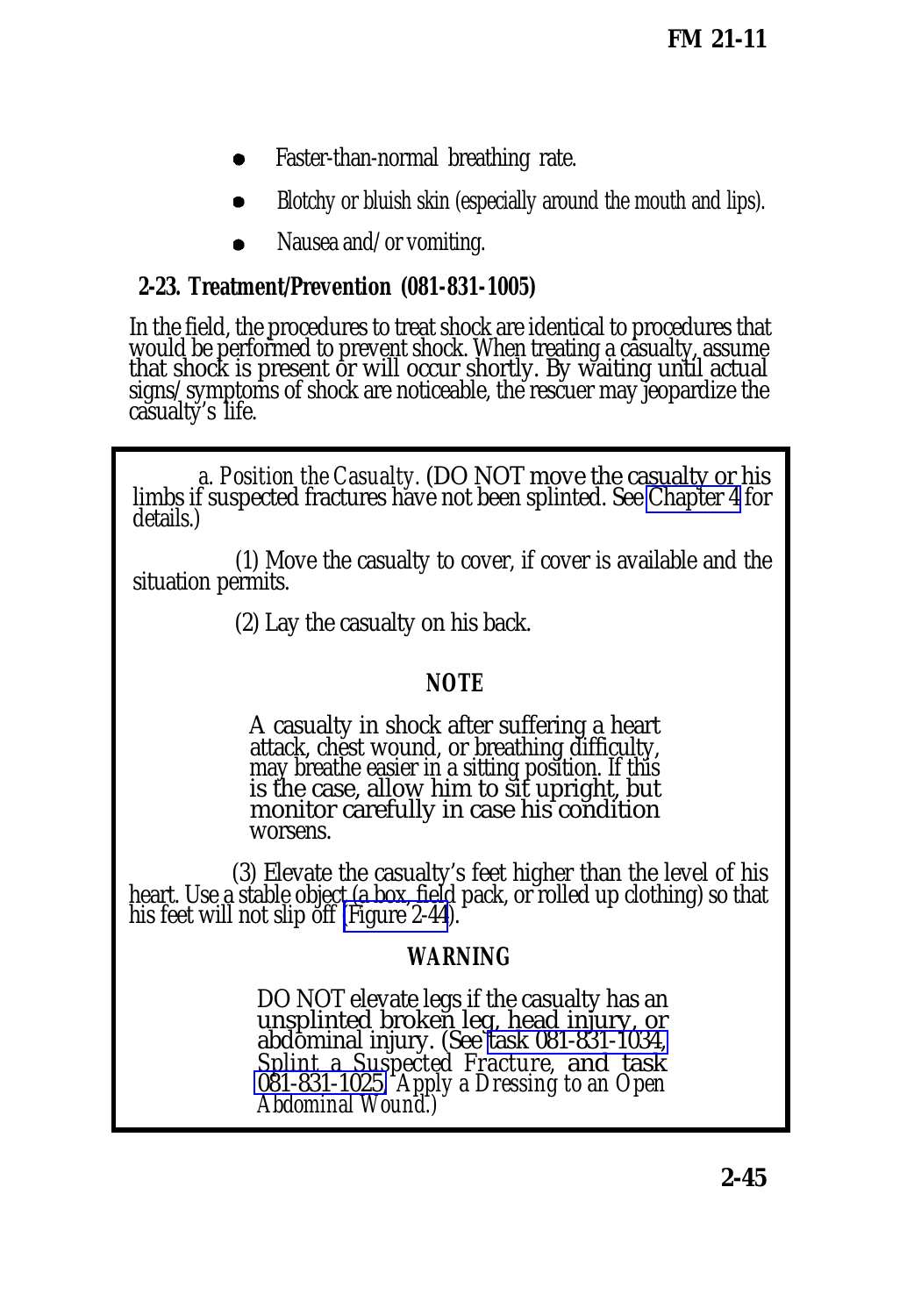<span id="page-39-0"></span>

Figure 2-44. Clothing loosened and feet elevated.

## **WARNING** *(081-831-1005)*

Check casualty for leg fracture(s) and splint, if necessary, before elevating his feet. For a casualty with an abdominal wound, place knees in an upright (flexed) position.

(4) Loosen clothing at the neck, waist, or wherever it may be binding.

## **CAUTION** *(081-831-1005)*

DO NOT LOOSEN OR REMOVE protective clothing in a chemical environment.

(5) Prevent chilling or overheating. The key is to maintain body temperature. In cold weather, place a blanket or other like item over him to keep him warm and under him to prevent chilling (Figure 2-45). However, if a tourniquet has been applied, leave it exposed (if possible). In hot weather, place the casualty in the shade and avoid excessive covering.



Figure 2-45. Body temperature maintained.

**2-46**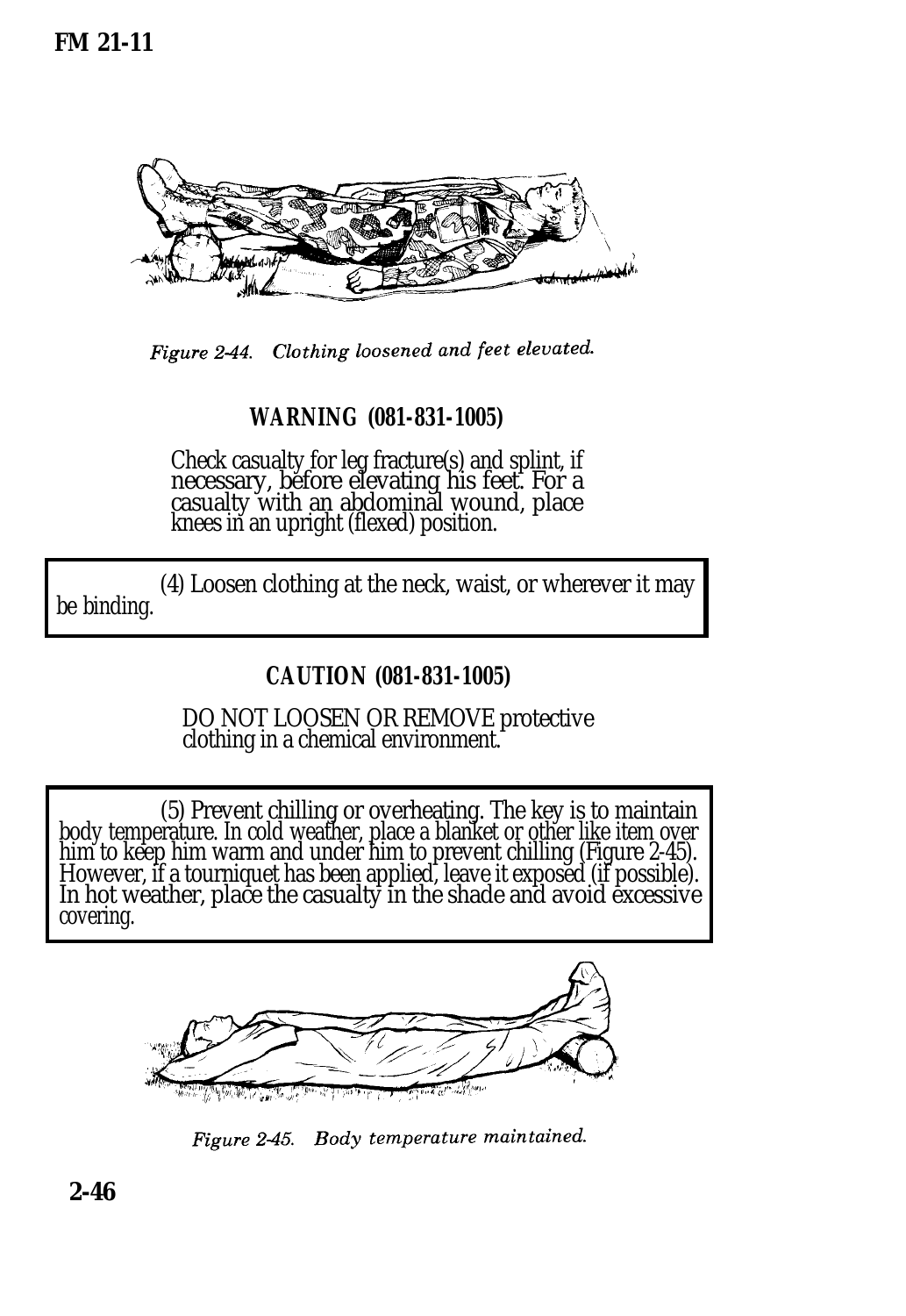(6) Calm the casualty. Throughout the entire procedure of treating and caring for a casualty, the rescuer should reassure the casualty and keep him calm. This can be done by being authoritative (taking charge) and by showing self-confidence. Assure the casualty that you are there to help him.

(7) Seek medical aid.

*b. Food and/or Drink.* During the treatment/prevention of shock, DO NOT give the casualty any food or drink. If you must leave the casualty or if he is unconscious, turn his head to the side to prevent him from choking should he vomit (Figure 2-46).



Figure 2-46. Casualty's head turned to side.

*c. Evaluate Casualty.* If necessary, continue with the casualty's evaluation.